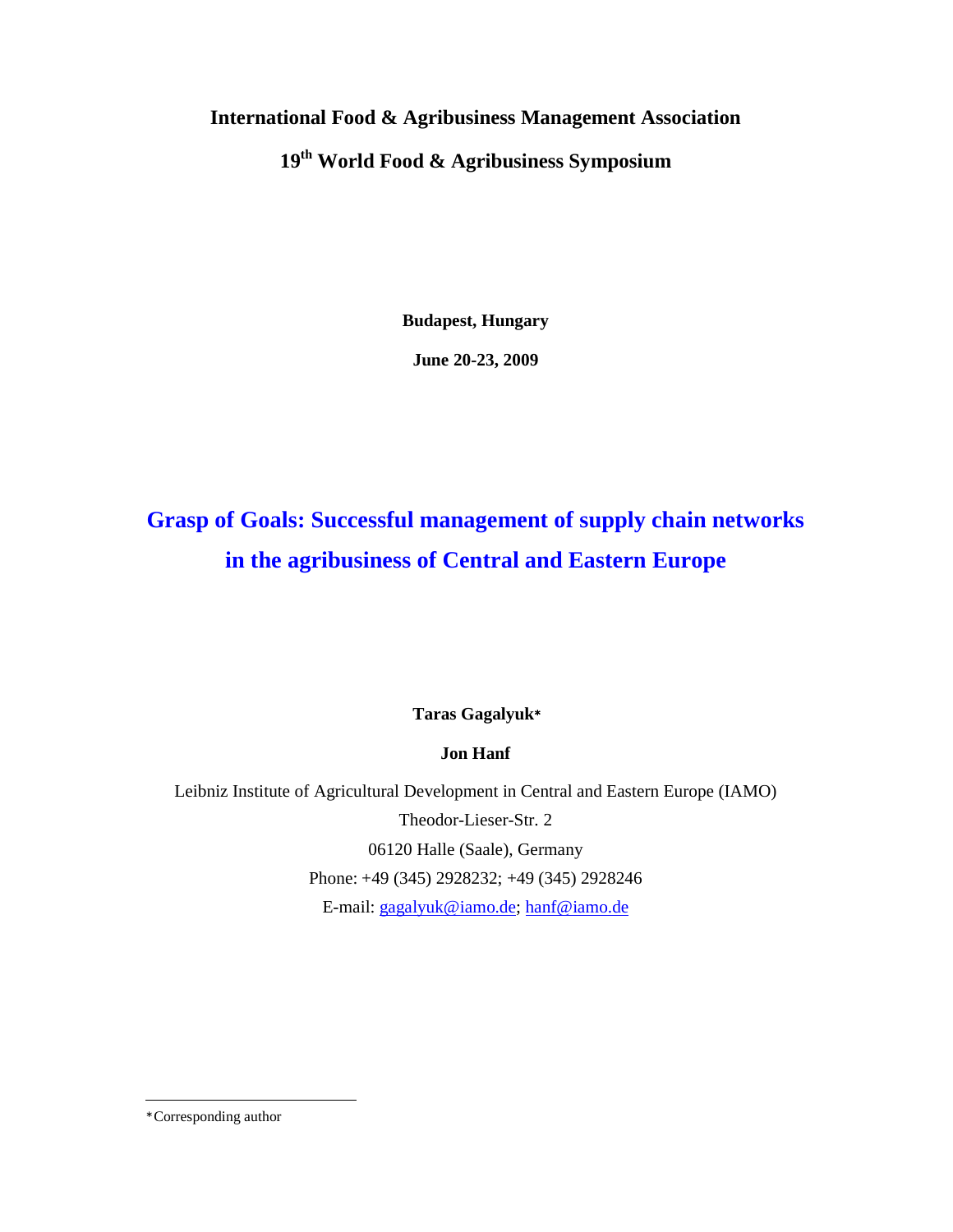## GRASP OF GOALS: SUCCESSFUL MANAGEMENT OF SUPPLY CHAIN NETWORKS IN THE AGRIBUSINESS OF CENTRAL AND EASTERN EUROPE

### ABSTRACT

Verticalization of the agri-food sector in Central and East-European countries is to a large extent the result of the foreign investors' efforts to organize their supply chains. Wellbranded multinational retailers and food manufacturers export their chain management concepts aiming to structure exchange interactions with local suppliers. This process leads to formation of supply chain networks involving long-term collaborative relationships among different stages of the food chain. To ensure that these relationships are mutually beneficial, chain management has to account for goals set in the supply chain networks. This study attempts to contribute to a theoretical understanding of the supply chain network goals. Specifically, we argue that both, network-level and firm-level goals have to be achieved to maintain long-term and successful network relationships. Furthermore, we discuss how to deal with network goals in chain management, and provide some examples from the agribusiness in Central and Eastern Europe.

KEYWORDS: Supply Chain Networks; Network Goals; Central and East-European Countries; Agri-Food Business; Chain Management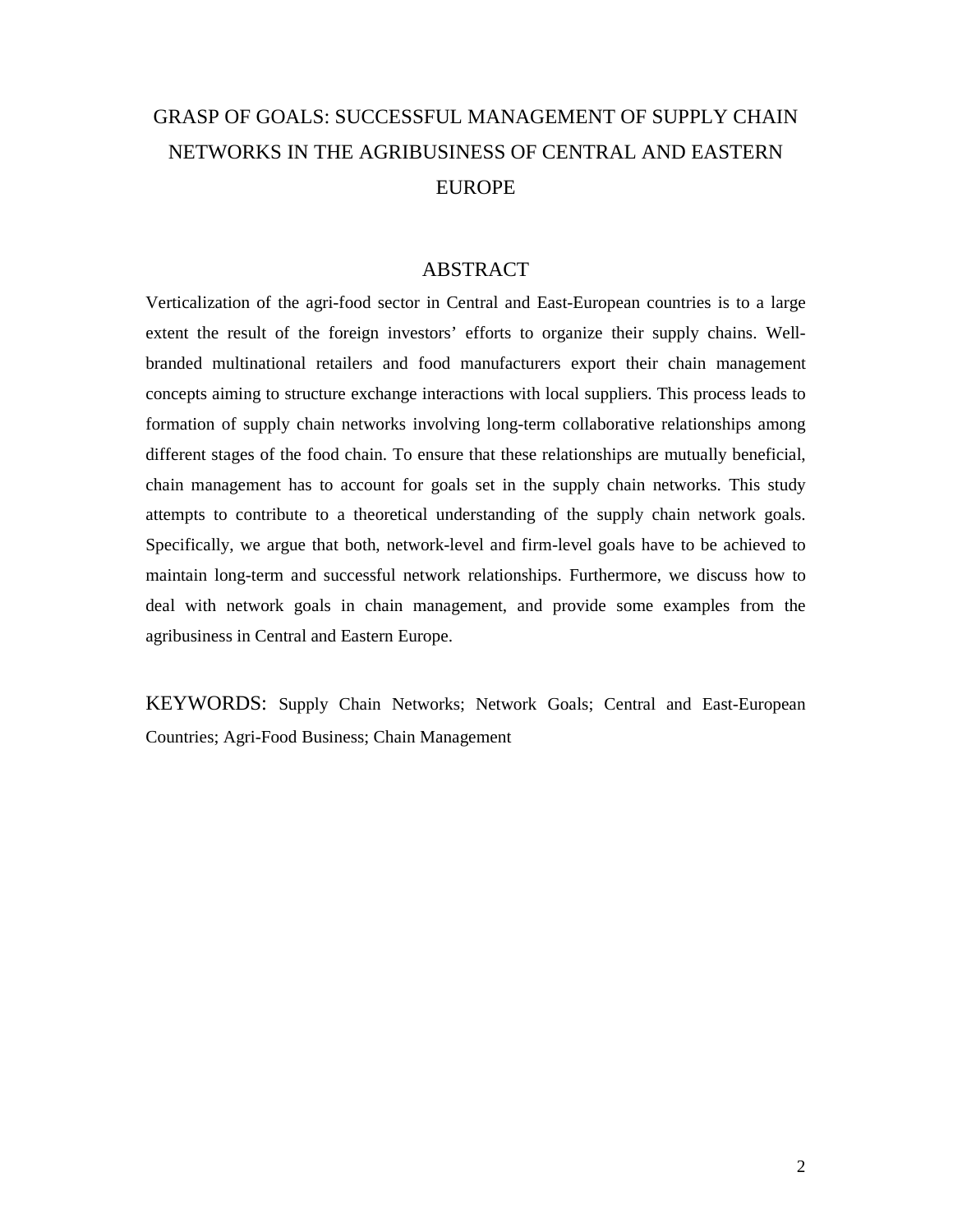## GRASP OF GOALS: SUCCESSFUL MANAGEMENT OF SUPPLY CHAIN NETWORKS IN THE AGRIBUSINESS OF CENTRAL AND EASTERN EUROPE

### INTRODUCTION

Several studies on the effects of foreign direct investments (FDI) in the agribusiness of Central and East-European countries (CEEC) show that foreign investors exert significant efforts to arrange well-functioning supply chains (Swinnen 2006, Reardon et al. 2007). To raise the level of quality of their suppliers, foreign retailers and food manufacturers mainly employ business models used in their countries of origin. Specifically, they introduce chainwide management concepts to optimize inter-firm relationships with local suppliers. Such a development is referred to as verticalization of the food chain (Boehlje 1999).

By verticalization we understand the tightening of the procurement relationships leading to the development of vertically integrated firms or vertically cooperating hybrids. In this paper, we take a closer look on vertically cooperating chain systems or supply chain networks (Harland et al. 2001, Lazzarini et al. 2001). Such networks are particularly important for the development, signaling and monitoring of the quality aspects in the agrifood business (Ménard and Valceschini 2005).

Generally, supply chain networks can be regarded as strategic networks (Burr 1999). Lazzarini et al. (2001) define them as a set of networks comprised of horizontal ties between firms within a particular industry or group, such that these networks (or layers) are sequentially arranged based on the vertical ties between firms in different layers. Thus, supply chain networks embody collaboration of more than two firms (Omta et al. 2001). Furthermore, members of a supply chain network maintain highly intensive and recurrent interactions with each other based on formal and informal contracts (Burr 1999). Because of such structure and of strategic nature, a supply chain network possesses a focal actor that sets the network strategy and coordinates its implementation in a hierarchical manner (Jarillo 1988; Sanders 2005). The reason for this is that the focal actor generally stands for the firm that is recognized by the consumers as "responsible" for the specific product (Hanf and Kühl 2005).

More specifically, the managerial task of the focal company is to deal with problems of the two domains – cooperation and coordination (Gulati et al. 2005). While the problems of cooperation arise from the conflicts of interests, the problems of coordination originate from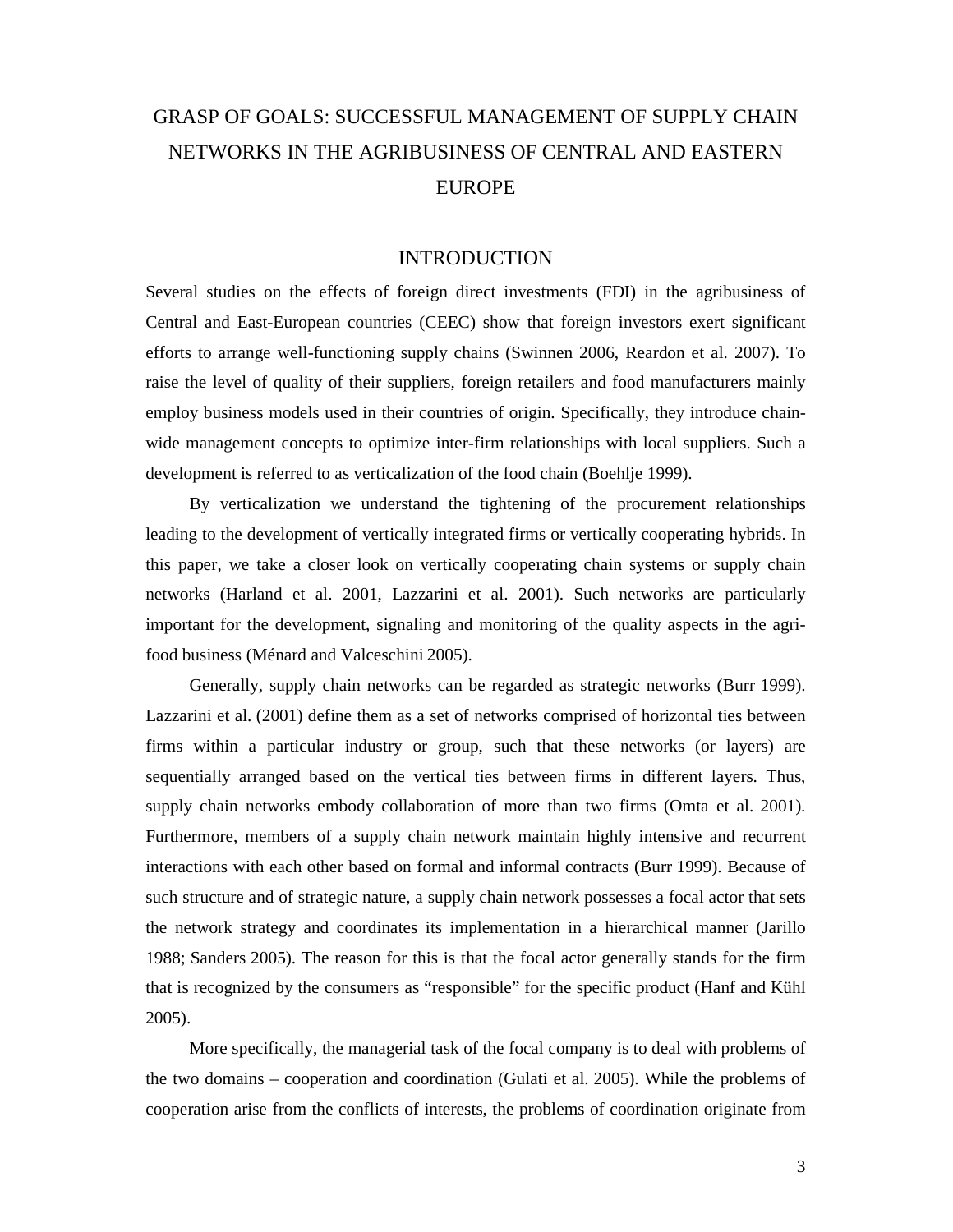unawareness of the existing interdependencies or the lack of one's knowledge about the behavior of others. Additionally, problems of cooperation and coordination can be viewed as a consequence of distinctive goals that are established at the firm, dyadic and network levels of collaboration (Duysters et al. 2004). Whereas the establishment of clear goals is recognized as a prerequisite of the firm strategy's success (Simon 1964, Porter 1980), we argue that the importance of network goals for the network's strategy and (chain) management is still undisclosed. We have come up to this argument after having reviewed approximately 300 articles on network, supply chain and inter-organizational performance in 17 international peer-reviewed management and agribusiness journals. Although the review has been conducted in terms of another research, some of its results provoked our interest in analyzing network goals. First of all, in spite of declaring the analysis of *network* performance (e.g. the level of the achievement of network goals), almost all studies analyze how goals of *single firms* are achieved in the network. Second, many articles address the goals which have the scope to be regarded as network goals but they are analyzed in terms of the single firm participating in the network. These findings have led us to a conclusion that the network goals are still poorly conceptualized. Furthermore, in the context of numerous collaboration failures, an understanding of network goals is unlikely to be achieved in managerial practice either.

Therefore, the aim of this paper is to provide the theoretical elaboration on the role the network goals play in strategic chain management. Specifically, the following questions are inquired. First, what are the network goals? Second, how can these goals affect chain management? Third, how does chain management deal with network goals in the agri-food supply chains of the CEEC? To answer these questions, we first conceptualize network goals as a reflection of collective strategies adopted in supply chain networks. Afterwards, we elaborate on potential implications of network goals for chain management. Adjacent, we demonstrate how chain management takes a notice of the network goals' issue in the CEEC. Finally, we summarize our findings.

### SUPPLY CHAIN NETWORK GOALS

A major challenge the focal company faces in a supply chain network is to structure the exchange relationships such that its suppliers and customers remain in the relationships and act in the best interests of all the parties (Jap and Ganesan 2000). Consequently, from the focal company's perspective, it is necessary to develop a strategic approach which accounts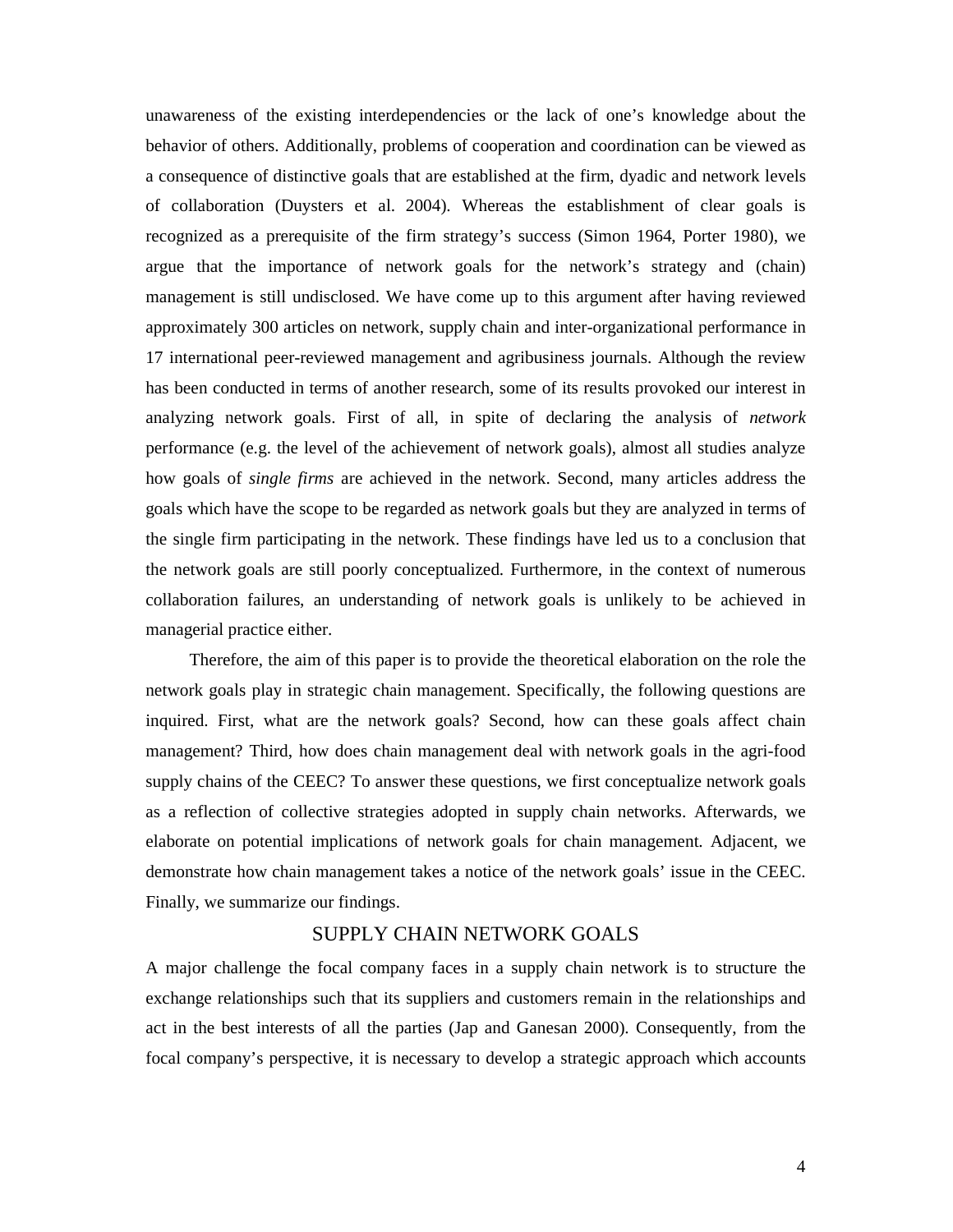for objectives of all the chain actors and is agreed upon by them. In the interorganizational literature, such an approach is defined as a collective strategy (Bresser and Harl 1986).

Starting from the work by Astley and Fombrun (1983), a number of studies (e.g. Bresser and Harl 1986, Sjurts 2000) have addressed collective strategies as a type of strategies implemented for and by collaborating organizations. Because collaboration *per se* means common work of numerous actors to achieve common goals (Chen et al. 1998), collective strategies can be subsumed as those aiming to create a framework for the achievement of common goals. In supply chain networks, adoption of the collective strategy is most often initiated by the focal actor which goes beyond addressing just its own goals and proposes the ways to achieve network goals. In this context, several authors (e.g., Duysters et al. 2004, Contractor et al. 2006) argue that the network's management should specifically involve mechanisms to maintain exchange relationships and achieve goals set at least at two levels, i.e., the network and firm levels.

However, in our view, the goals at which collective strategies aim remain underconceptualized with respect to differentiation between network levels. In particular, researchers and practitioners fail to acknowledge the importance of the whole network's objectives, although literature emphasizes co-existence of individual and common goals in an interorganizational relationship (e.g., Van de Ven 1976, Wathne and Heide 2004, Winkler 2006). Instead, the scientific and practical interests rest on the effects of networks on the single firms and their dyads. In their extensive review on "whole networks", Provan et al. (2007) have found only 26 studies (of approximately 50,000 in total) dealing with issues at the network level of analysis. They have concluded that,

Researchers often talk of a network of relationships, but it is not the network itself that is being studied, thus ignoring the basic network theoretical insight that actors and actor-to-actor relationships are likely to be influenced by the overall set of relationships (p. 483).

Similarly, in a narrower interorganizational context of supply chain performance (i.e., the degree of the achievement of a supply chain's goals), most analyses concentrate on the single firm's performance in a supply chain. Having reviewed the literature on supply chain performance, Shepherd and Günter (2006) suggested that,

Researchers should consider developing measures of supply chain relationships and the supply chain as a whole, rather than measures of intra-organizational performance (p. 253).

In our view, this statement does not require additional justification for business practitioners because via understanding how the whole network performs one can explicate various patterns of the firm's performance (Baum et al. 2000, Dyer and Nobeoka 2000,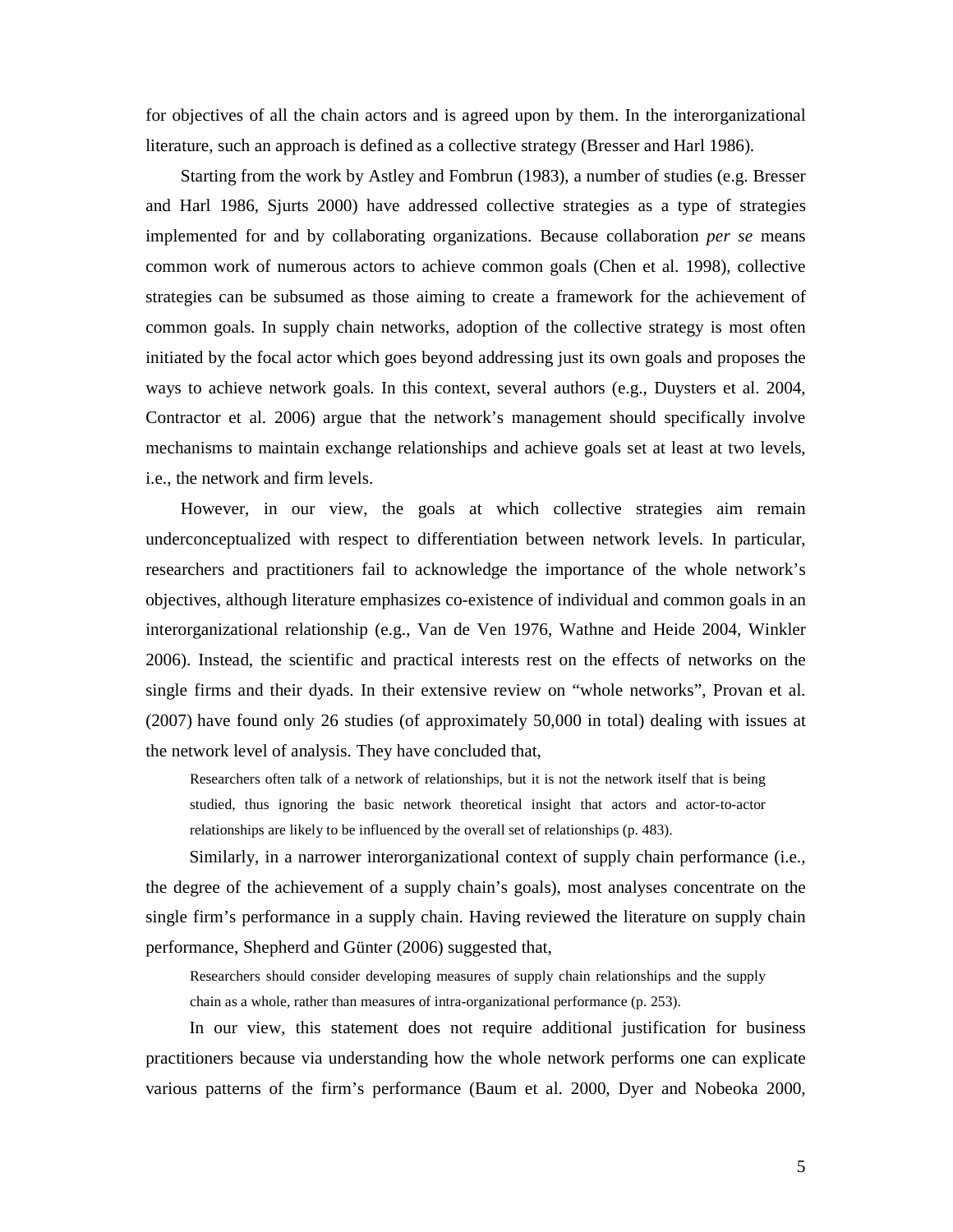Ellram et al. 2002, Sanders 2005). Therefore, one can resume that network goals include the network-level and firm-level goals (Sydow and Windeler 1998). The focal firm, as a strategysetting element of the supply chain network, has to take particular interest in the achievement of both.

In this context, we understand the network-level goals as the predefined set of outcomes which can be achieved only if all the network actors work together to achieve them. Such goals can be regarded as common to or shared by all the network members, and their achievement is the essence of collaboration (Huxham and Vangen 2005). Provan and Kenis (2008) provide examples of network-level goals in the public sector, e.g., strengthened community capacity to solve public problems; regional economic development; responsiveness to natural or made-made disasters, etc. In food supply chain networks, the achievement of total chain quality can be considered as an example of the network-level goal. The goal of total chain quality requires that all the food chain actors efficiently and effectively work together to address increasing consumers' demands and minimize the risk of food scandals. Providing solutions for such complex issues requires multilateral coordination and more than just achieving the goals of individual organizations (O'Toole 1997). Furthermore, unclear definition of common goals or lack of agreement upon them is the main reason why 50 per cent of all interorganizational projects fail (Brinkhoff and Thonemann 2007).

However, in contrast to participant-governed networks with all the actors knowledgeable about network-level goals (Provan and Kenis 2008), supply chain networks are in most cases deliberately engineered by the focal actor. This implies that the focal firm is responsible not only for implementation of collective strategies but also for setting networklevel goals (Schermerhorn 1975, Lorenzoni and Baden-Fuller 1995). Therefore, the commonness of goals in a supply chain network largely depends on the efforts by the focal firm and, thus, the focal firm has to ensure that all the members pursue (and know to some extent) network-level goals (Kochan et al. 1976, Doz et al. 2000). Accordingly, by measuring the whole network's effectiveness, one should employ measures indicating the extent to which such goals are achieved. For example, performance of just-in-time (JIT) system introduced by a retailer can not be analyzed only by benefits to this retailer. Reduction of inventory in terms of JIT requires that a retailer's suppliers substantially improve their quality and that there is a low level of holdups at each upstream stage of a supply chain (Davy et al. 1992).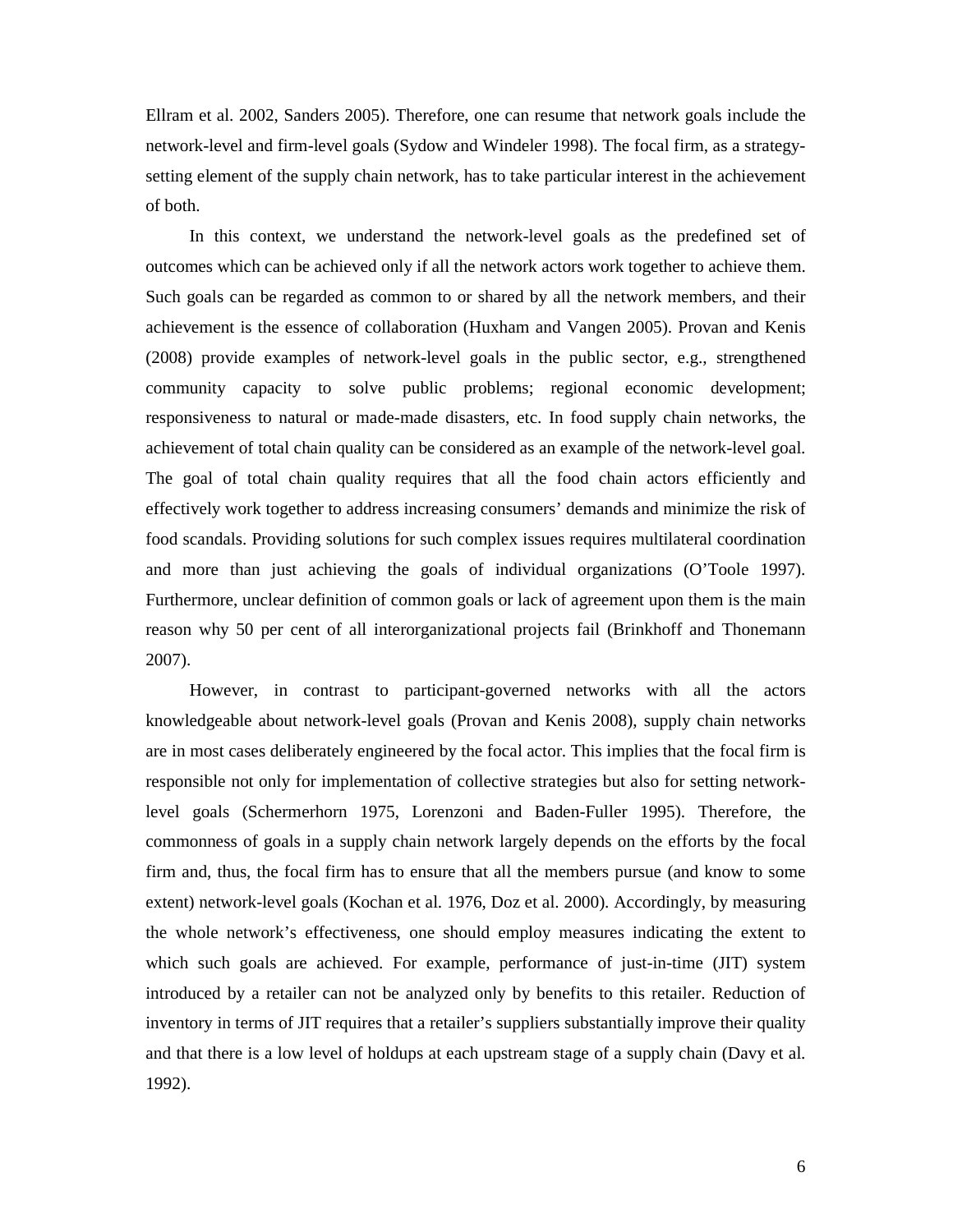Despite the importance of network-level goals, the sole focus on such interorganizational objectives does not encompass measures of the network's effectiveness entirely. One has to consider also firm-level goals because networks involve relationships among individual firms. Although effective functioning of the network requires goal consensus among the members (Doz et al. 2000, Provan and Kenis 2008), each actor enters the network with its own objectives. An endeavor to achieve them can affect the achievement of network-level goals (Wathne and Heide 2004, Winkler 2006). Firm-level goals might include, for example, access to resources or markets, increased sales, risk reduction, etc. Furthermore, non-achievement of goals of the particular members can lead to the network's collapse if these members cannot be equally substituted (e.g., Park and Ungson 1997, Park and Ungson 2001). Therefore, analyses of whole networks have to consider not only the network level but also the firm level (Table 1).

Table 1: Examples of the supply chain network's goals

| Network goals                                                                                              |                                                                                                  |  |
|------------------------------------------------------------------------------------------------------------|--------------------------------------------------------------------------------------------------|--|
| Firm-level goals                                                                                           | Network-level goals                                                                              |  |
| Access to input and sales markets;<br>reduction of environmental uncertainty;<br>access to knowledge, etc. | Partner reliability;<br>chain transparency;<br>chain quality;<br>end consumer satisfaction, etc. |  |

For a network to perform effectively, it is of particular importance that the goals set at the different levels are achieved to a satisfactory extent. Additionally, the network's management, i.e., the focal company, has to consider specific interrelationships that can occur between goals of the different levels and can create conditions either favoring or constraining the achievement of the whole network's goals. In other words, effectiveness of the supply chain network is subject to influence by network goals.

### HOW CAN NETWORK GOALS AFFECT STRATEGIC CHAIN MANAGEMENT?

Interorganizational goals were paid relatively much attention in early organizational and marketing literature (e.g., Kochan et al. 1976, Van de ven 1976, Frazier 1983). Starting from the end of 1980's, the number of publications explicitly devoted to this issue has declined. However, the premise of interorganizational goals has been recently addressed again indicating the reviving importance of the topic (Huxham and Vangen 2005, Winkler 2006, Provan and Kenis 2008). Our interest in this context is in a) conjecturing of potential interrelationships between goals set at the different levels of a supply chain network and b) in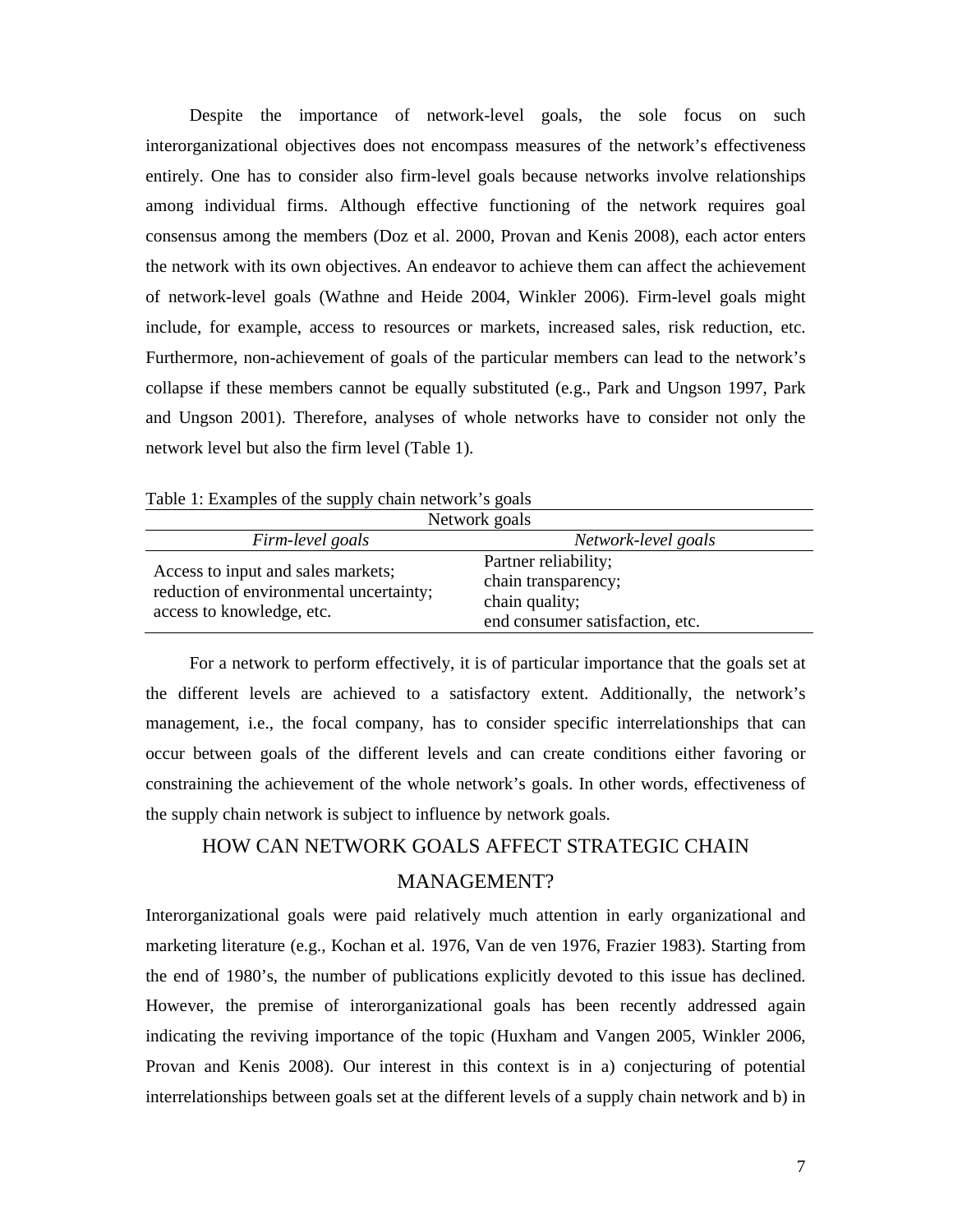viewing from a static perspective the potential consequences of these interrelationships for the network's management.

Drawing upon the notion of goal compatibility (e.g., Etgar 1979, Brown and Day 1981), we suggest that due to the potential "firm level – network level" interrelationships, goals in supply chain networks can be generally grouped into three categories: compatible, conflicting, and indifferent goals (Table 2).

| Goal<br>interrelationship | Preconditions                                                                                                                                                                                                                                                                                                                                                                                               | <b>Outcomes</b>                                                                                                                                                                                                   |
|---------------------------|-------------------------------------------------------------------------------------------------------------------------------------------------------------------------------------------------------------------------------------------------------------------------------------------------------------------------------------------------------------------------------------------------------------|-------------------------------------------------------------------------------------------------------------------------------------------------------------------------------------------------------------------|
| Compatible                | High level of ideological agreement<br>on the nature of tasks and the<br>appropriate approaches to these tasks<br>(Frazier 1983);<br>insensitivity of the organizational<br>domain issue (Schermerhorn 1975)                                                                                                                                                                                                | No serious transaction and<br>coordination costs; trust among<br>partners; commitment to<br>collective interests;<br>improvement of transactional<br>efficiency (Park and Ungson<br>2001)                         |
| Conflicting               | Structural differentiation (Kochan et<br>al. 1976);<br>differences in policies and procedures<br>used to achieve individual members'<br>goals (Brown and Day 1981) and<br>common goals (Frazier and<br>Summers1984);<br>distinctive interests with regard to<br>actions to be undertaken (Frazier<br>1983);<br>each party has its own business<br>philosophy and interests (Eliashberg)<br>and Michie 1984) | Relationship break off (Kumar<br>and van Dissel 1996);<br>negative effect on network<br>satisfaction and network<br>continuity (Bradford et al.<br>2004);<br>communication difficulties<br>(Leonidou et al. 2008) |
| Indifferent               | No interest overlap;<br>no overlap of actions derived from<br>autonomous, independent decisions                                                                                                                                                                                                                                                                                                             | Indirectly positive or negative                                                                                                                                                                                   |

Table 2: Interrelationships between firm-level and network-level goals

*Compatible* goals are the goals of the different network levels that can nurture the achievement of each other. In other words, without having compatible goals at the firm level, the achievement of network-level goals is most probably impossible. For instance, at the network level, the goal set by the focal company is to achieve a certain level of chain quality based on introduction of tracking and tracing system. One of the complementary goals in this case would be an endeavor of an individual network actor to gain necessary knowledge from a supply chain network about requirements of a corresponding certification scheme. If network actors lack such knowledge, then the achievement of chain quality is problematic. Furthermore, compatible goals exist due to a high level of agreement on the nature of tasks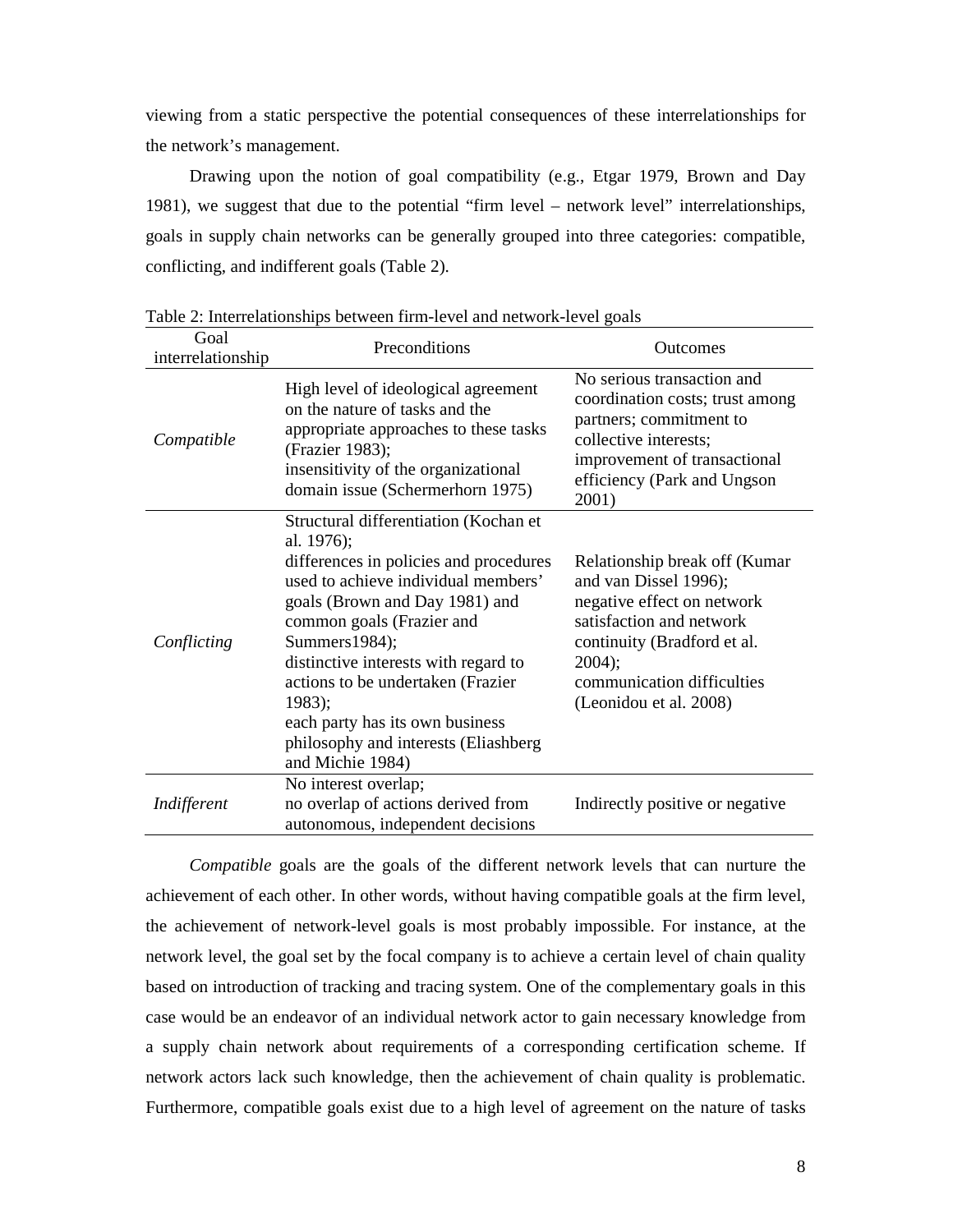completed by individual actors and also appropriate approaches to these tasks (Frazier 1983). Because each member of a network specializes in performing of particular functions, such an agreement indicates the members' awareness and readiness to contribute to the achievement of network-level goals.

*Conflicting* goals are the goals of the different network levels that can hinder the achievement of each other. Again, due to different characteristics, tasks, responsibilities, and reward expectations, goals of individual actors can conflict with network-level goals (Kochan et al. 1976, Huxham and Vangen 2005). Very often, conflicting goals arise not because of goal incompatibility itself but because of disagreement on how to achieve common goals (e.g., Brown and Day 1981). Conflicting goals can become apparent, for example, due to actors' distinctive views on transaction specific investments, e.g., needed to install electronic data interchange (Jap and Ganesan 2000). Coping with such goals requires additional efforts by the network's management. Eliashberg and Michie (1984) report that managers devote more than 20 % of their time to interorganizational conflict management. This is not surprising because compliance of individual exchange partners with the network is crucial for the achievement of network goals and, therefore, for network functioning (Doz et al. 2000).

*Indifferent* goals are the goals of the different network levels that have no impact on each other. Indifferent goals exist because there is no overlap of individual interests and actions with those of the network level. For instance, a network-level goal of total chain quality can have no relation to the firm-level goal of gaining higher reputation from participating in a network. These goals, however, can indirectly influence the network's effectiveness. For example, unsatisfactory perceptions of reputation effects from cooperation can reduce the individual firm's desire to contribute to chain quality improvement.

The above discussion implies that the supply chain network's management should include interrelationships between goals set at the different network levels in collective strategies. By doing so, the focal company creates preconditions for the achievement of network goals and thereby makes the network perform effectively. We further discuss how the supply chain network's management can enable the achievement of the whole network's goals.

### SUPPLY CHAIN NETWORK MANAGEMENT

Integration of the exchange partners requires that the supply chain network's management properly deals with the problems of two domains – cooperation and coordination (Gulati et al. 2005, Hanf and Dautzenberg 2006, Xu and Beamon 2006). Because problems of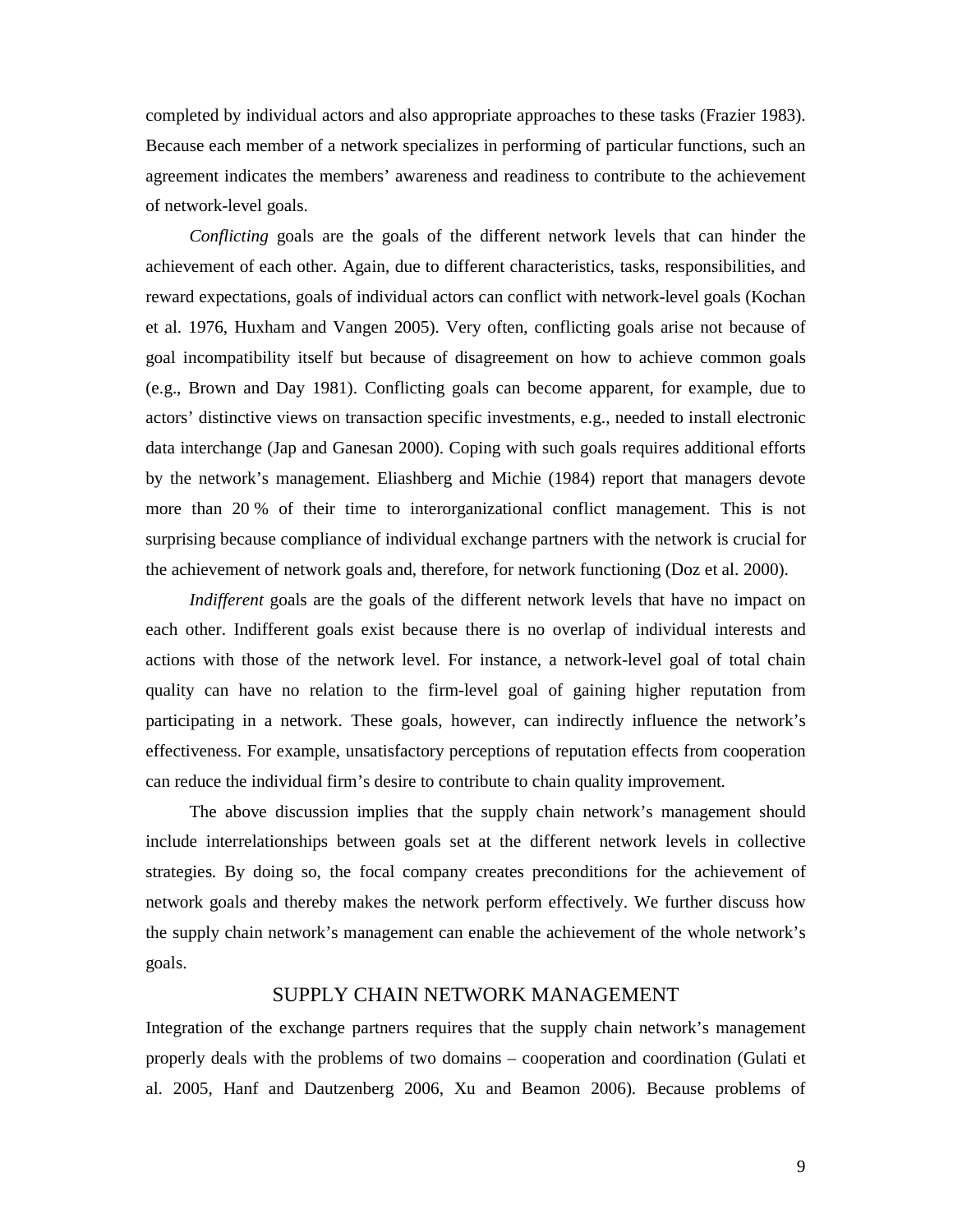cooperation arise due to the conflicts of interests, the cooperation task is to align the interests of the participating actors or, in other words, motivate them to work together (Gulati et al. 2005). The accomplishment of this task is typically addressed by the implementation of partnering strategies that generally aim to design the relationships within the supply chain (Mentzer et al. 2000). More specifically, partnering strategies involve the use of formal and informal mechanisms of cooperation. Formal mechanisms include contracting, common ownership of assets, monitoring, sanctions, rewards and the prospect of future interactions (Williamson 1985, Gulati et al. 2005). Identification and embeddedness serve as informal mechanisms (Granovetter 1985, Kogut and Zander 1996, Gulati and Sytch 2007).

In turn, the problems of coordination appear as a consequence of uncertainty about the actions of interdependent actors. Therefore, coordination is related to joint actions and can be generally referred to as the alignment of actions (Gulati et al. 2005, Payan 2007). The fulfillment of this task consists in gaining or transferring knowledge about the behavior of interdependent actors and the character of existing interdependences. The alignment of actions in supply chain networks is addressed by implementation of the supply chain management strategies (Simatupang et al. 2002). Generally, supply chain management strategies should involve the mechanisms named in the coordination literature. Formal coordination mechanisms include programming, hierarchy and feedback (Thompson 1967) whereas informal mechanisms incorporate shared experience, leadership, culture, norms and values (Kogut and Zander 1996).

In the process of structuring of long-term exchange relationships, the focal company has to develop simultaneously the partnering and supply chain management strategies as components of the overall collective strategy derived from the whole network's goals (Hanf and Dautzenberg 2006). By doing so, the focal company will enable the fulfillment of two tasks resulting from the above discussion on goals. Particularly, the alignment of interests and actions is crucial to a) facilitate and maintain the goals' commonness, and b) mediate interrelationships between goals of the different levels. In other words, it is necessary to reach consensus on network-level goals via attaining goal compatibility<sup>1</sup> between the network and firm levels, and simultaneously arrange the network's harmonious work to achieve both, network-level and firm-level goals.

-

<sup>1</sup> Goal consensus and goal compatibility are typically viewed as synonyms in interorganizational research because they have to be achieved simultaneously and most often require similar mechanisms (e.g., Kochan et al. 1976, Frazier 1983, Provan and Kenis 2008). We, nevertheless, view them separately because, in terms of supply chain networks, we see goal consensus as agreement on *what* should be achieved, and goal compatibility as agreement on *how* it should be achieved.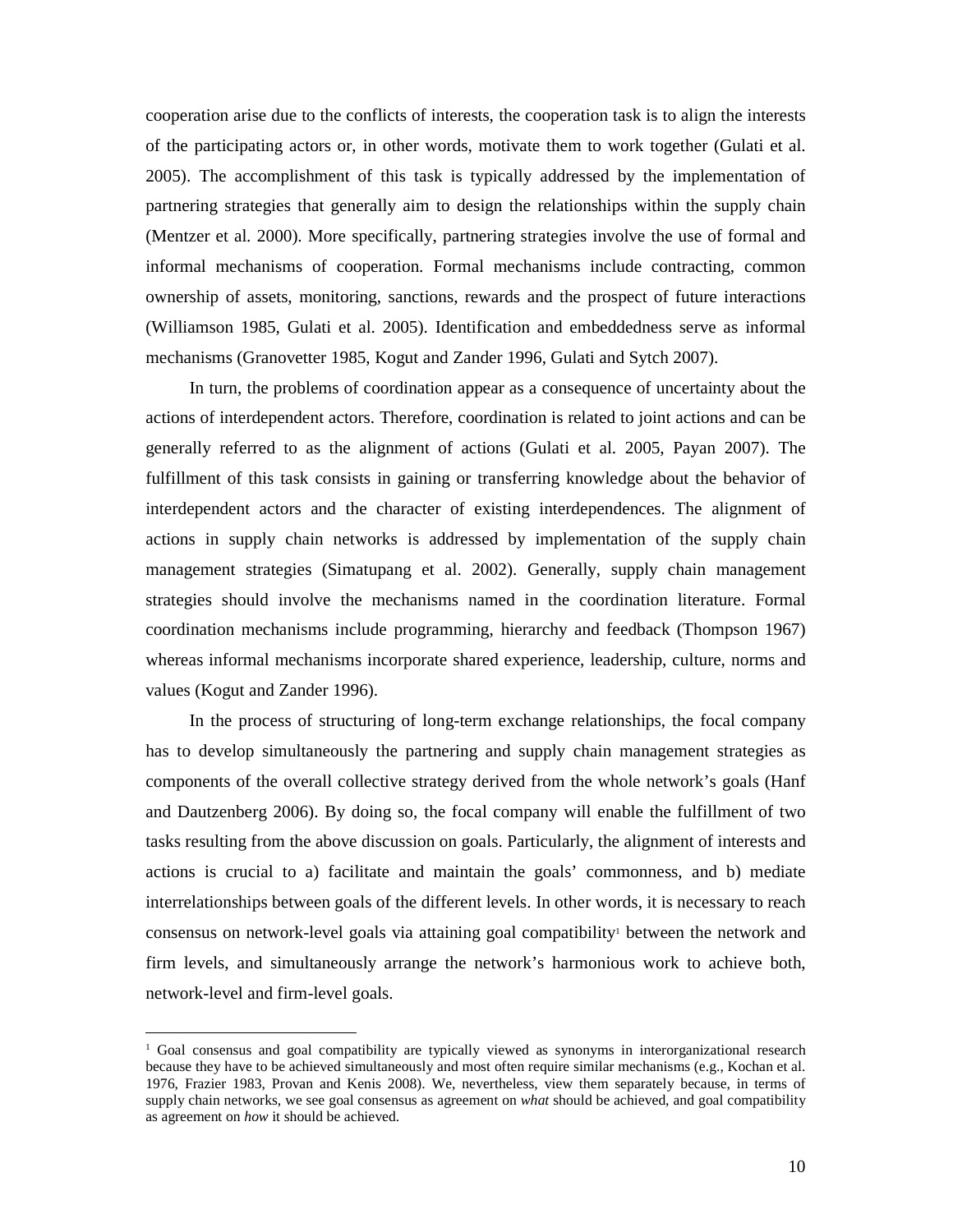#### Goal consensus

As shown by Provan and Kenis (2008) in their study on goal-directed networks in the public sector, the extent of goal consensus among the actors can differ across the different types of networks. In this context, in networks possessing lead organizations, there will be a moderately low level of agreement on network-level goals. This statement can be regarded as partially true for such an interfirm cooperation form as the supply chain network. Obviously, each firm enters a supply chain network with its own reasons to cooperate. Nevertheless, single firms have to take into account that the network has its own rules (including goals) which should be followed (Dyer and Nobeoka 2000). Furthermore, since the focal company deliberately organizes the supply chain network and makes decisions about the network-level goals (Lorenzoni and Lipparini 1999), it is especially in the interest and within the grasp of the focal company that the other network actors agree upon the network-level goals.

Although joint action does not automatically imply the need for common goals, cooperation with common goals creates long-term collaborative advantages and is even necessary (Pitsis et al. 2004). By reaching an agreement among the network members on such goals as total chain quality or chain transparency, the focal company creates initial conditions for collaboration and stabilizes the network relationships because goal commonness also serves as an integrating mechanism (Winkler 2006). To the extent that the parties' goals become aligned *ex ante*, the likelihood of subsequent motivation-related problems is greatly reduced (Wathne and Heide 2004: 75). However, collaborative advantages are often futureoriented and more uncertain than individual goals; therefore, the network faces the risk of interfirm rivalry (Park and Ungson 2001). In order to reduce it and facilitate the achievement of network's goals, the issue of goal commonness has to be explicitly addressed by the supply chain network's management.

While a number of authors suggest that goal consensus arises from domain similarity (e.g., van de Ven 1976, Doz et al. 2000), partnering and supply chain management strategies play an important role in maintaining agreement on network-level goals. Especially, such informal mechanisms of cooperation and coordination as identification, embeddedness, shared experience, norms and values enable actors to agree on goals (Wathne and Heide 2004, Gulati et al. 2005). Besides, the focal company should pay attention to sharing appropriate information about network-level goals. Otherwise, for the other network actors, these goals will remain the firm-level goals of the focal company (Gagalyuk and Hanf 2008). Additionally, communication is the way the other network actors participate in the decision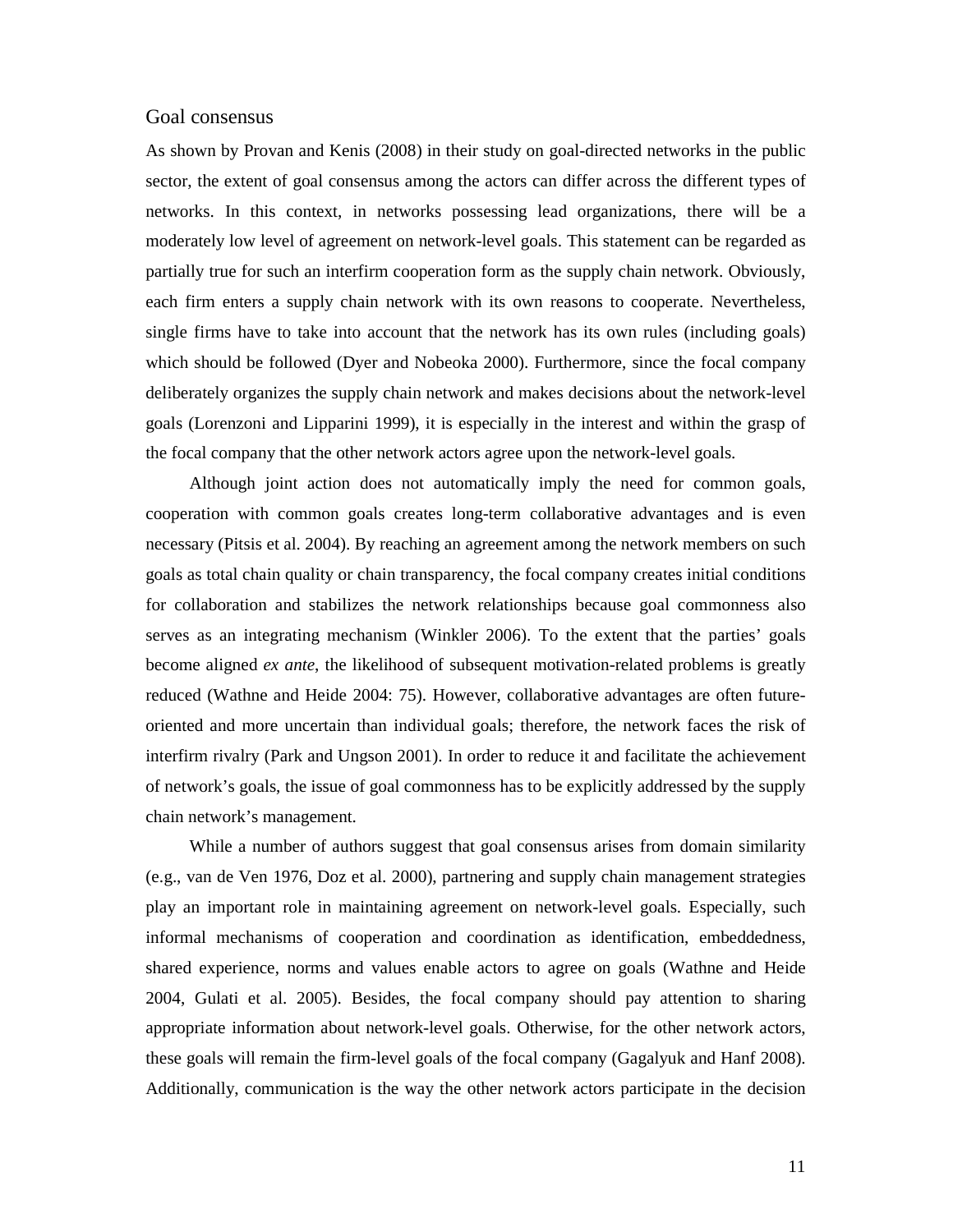making process (Mohr and Nevin 1990). Appropriate communication, thus, creates preconditions for actors to consent on goals as it helps clarify the extent the network-level goals are compatible with the firm-level ones.

### Goal compatibility

Consensus on network-level goals depends on firms' perceptions of compatibility with their own goals on an ongoing basis (Doz 1996). Perceived incompatibility of goals leads to conflict among network actors and makes them perform worse (Provan and Kenis 2008). Therefore, the task of the focal company is to maintain goal compatibility between the different levels of the supply chain network.

The degree of goal compatibility is generally caused by how compatible social and organizational characteristics of the network actors are (Smith et al. 1995, Doz et al. 2000, Provan and Kenis 2008). The social context in which partners operate is partly defined by the cultural and institutional background of the partners. Furthermore, the similarity of cultural values may reduce misunderstanding between the partners while lack of fit with a partner's culture leads to poor communication and mutual distrust (Park and Ungson 2001: 44). Not only the similarities in cultural values but also the perceived status and legitimacy of partners as well as perceptions of procedural justice influence goal compatibility among network actors (Doz et al. 2000).

Additionally, the extent the firm-level objectives match the network-level goals depends on organizational compatibility (White and Siu-Yun Lui 2005). Dissimilarities in organizational structures and processes can create problems in coordination by causing disagreements over operating strategies, policies, and methods. Organizational dissimilarities are typically manifested in differences of capabilities and strategies of firms. Therefore, opinion of the network actors about managerial routines, marketing policies, quality control, etc. may differ from that of the focal company (Park and Ungson 2001: 45).

Thus, it is necessary to ensure a certain level of cultural, organizational and strategic fit of the network actors. In general, where goal compatibility is absent, there is a need for a power process (Kochan et al. 1976, Frazier 1983). The notion of power typically arouses associations with explicit domination of one actor over the others. Indeed, the focal actor can employ hierarchical mechanisms (e.g., control, sanctions) to make the participants comply with the network-level goals. However, not always acting in such a way will have positive effects on partner compliance. Moreover, the exercise of power based on coercive sources, e.g., financial penalties or withholding of important support (Goodman and Dion 2001), can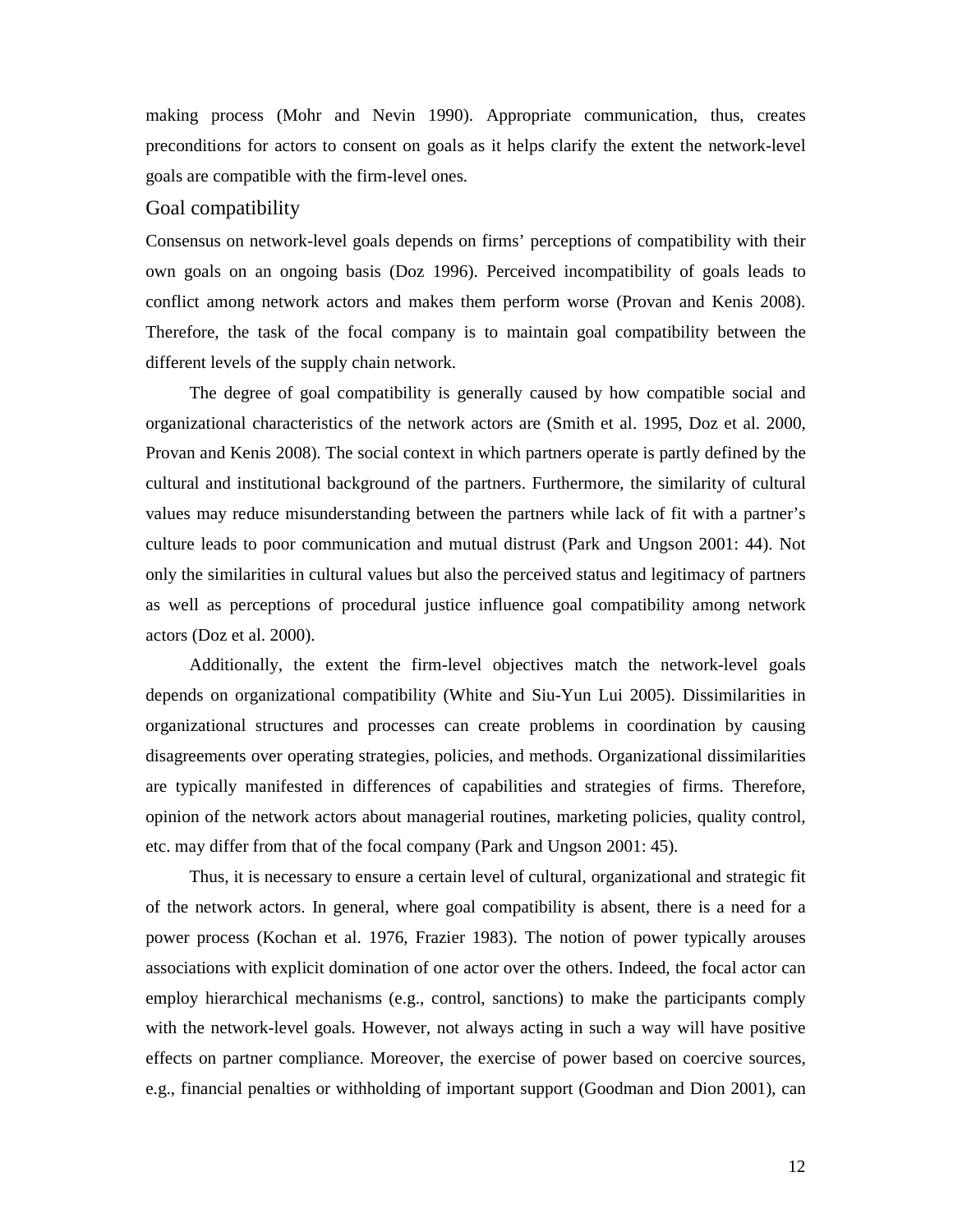aggravate communication difficulties caused by cultural dissimilarities and elevate any underlying causes of conflict to a manifest state (Leonidou et al. 2008: 93). Thus, the use of hierarchical authority can deepen incompatibility between the network-level and firm-level goals, especially in the case of great cultural and geographic distance (Leonidou 2004).

On account of this, partnering and supply chain management strategies include also mechanisms which represent non-coercive bases of power. The use of such mechanisms as rewards, identification, and information exchange enhance the partners' willingness to exert effort for the network-level goals (Gulati et al. 2005, Leonidou et al. 2008). Furthermore, such mechanism as recommendations helps to achieve the desired perceptual change of objectives and subsequent performance of the intended behaviors (Frazier and Summers 1984: 45).

However, not only the fit of culture, resources and strategies of the single firms should be attained. The effective use of the cooperation and coordination mechanisms requires (and enables) deployment of network-specific structural factors which can be also referred to as alliance capabilities (Kale et al. 2002) or network-level competencies (Provan and Kenis 2008). In this context, a dedicated alliance function allows developing of network management routines needed to maintain cooperation and information exchange among actors (Ireland et al. 2002). In a supply chain network, it is especially important that the focal company performs such a function and has corresponding competencies matching the needs of the whole network. Possession of network-level competencies enhances communication and knowledge transfer within the network and thereby provides an understanding of partners' goals, interests and expectations.

Overall, in ensuring goal compatibility, an emphasis has to be primarily put on the development of partnering strategies, since their task is to align the interests of the network actors or, in other words, to motivate them to work together. As known, motives serve as the causes that lead individuals to select some goals rather than others (Simon 1964). Therefore, interest alignment can be defined as the degree to which the members of the organization are motivated to behave in line with organizational goals (Gottschalg and Zollo 2007). The function of supply chain management strategies is to enable communication of goals among actors via organization of the programming and feedback processes. Altogether, appropriate implementation of the partnering and supply chain management strategies contributes to the achievement of the network-level and firm-level goals (Ireland et al. 2002).

### SUCCESSFUL FOOD CHAIN MANAGEMENT IN CEEC

13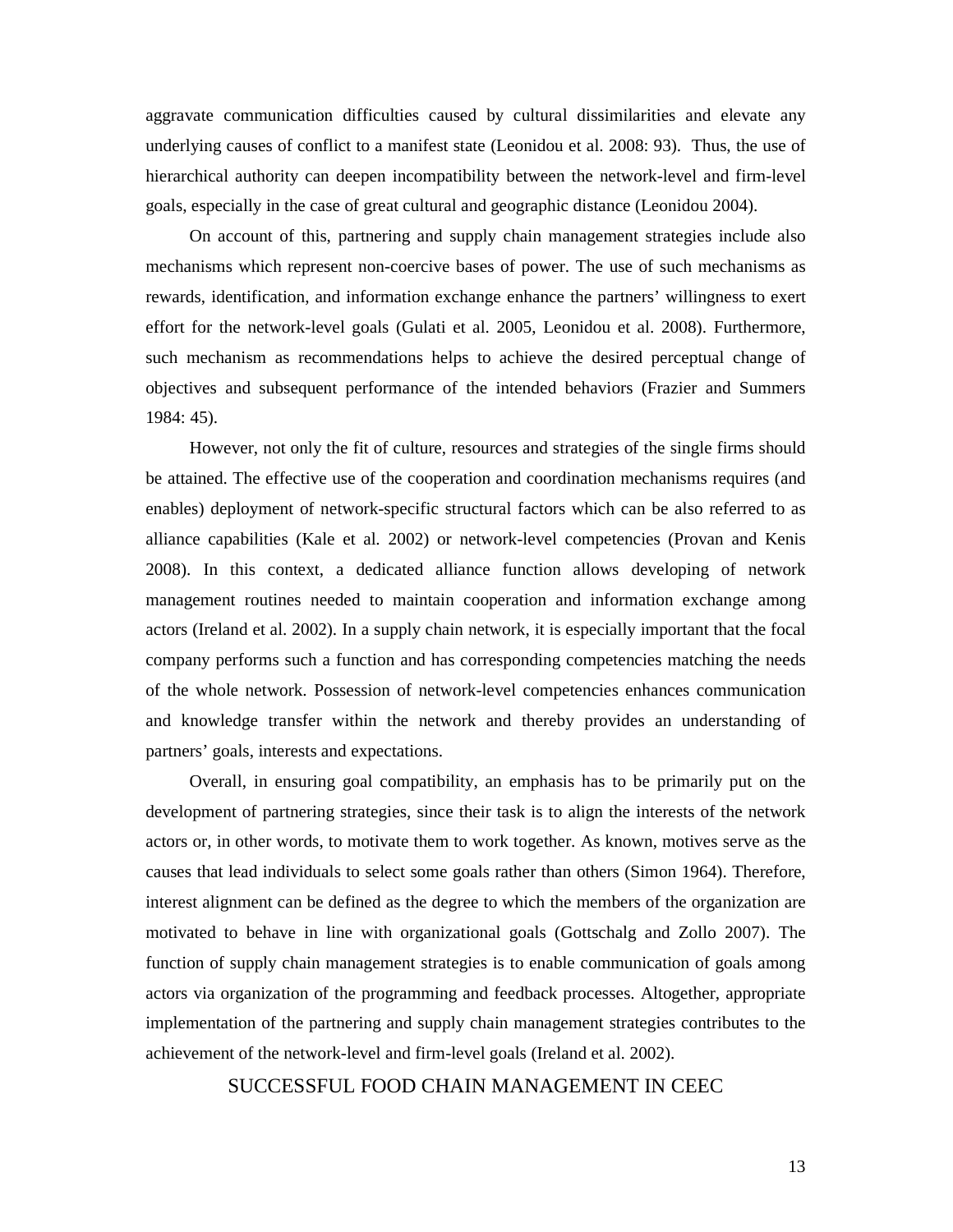The achievement of goals generally means success. In this section, we provide evidence of the successful supply chain network's management in the agribusiness of CEE countries. Based on our previous research as well as on some background studies, we describe some tendencies in the food chains of CEEC accompanied by examples of how food chain management deals with network goals.

According to our expert interviews conducted in terms of another study, a high level of awareness of network goals is at first hand demonstrated by foreign companies as initiators of verticalization in the agribusiness of CEEC. Multinationals see the issue of chain quality and therewith connected partner reliability as the main goals that have to be achieved at the network level. Accordingly, they introduce chain management concepts that follow their strategic framework used all over the world. The use of chain management becomes apparent in rolling out of global IT-standards as well as supply chain management techniques. For example, going abroad, such German multinationals as Metro Group and Rewe primarily install their purchasing, IT and total quality departments. There is recognition behind these activities that network-level goals have to be communicated with local suppliers on an ongoing basis. Additionally, to ensure goal commonness, multinationals introduce such programming tools as private quality standards. Examples of quality standardization include GLOBALGAP, BRC, ISO 9000 and HACCP (Gawron and Theuvsen 2008).

Multinational retailers and food manufacturers also consider firm-level goals of their local partners and try to ensure compatibility with network-level goals where this compatibility is or may be absent. Due to the prevalence of small- and medium-size enterprises as well as households in agricultural production, the use of necessary and recommended inputs is often a problem as farmers face a financial burden. Furthermore, due to numerous non-payments and delays experienced in 1990s, farmers perceive prompt cash payments from downstream partners as a benefit (Swinnen 2006). However, given a high volatility of business environment in some of CEEC, multinational companies are interested in more than just providing their partners with inputs and cash payments. Satisfaction of their requirements includes compliance with the basic level of quality. Therefore, they use different vertical coordination schemes to assure quality. For example, in Bulgaria, Romania, Moldova, Ukraine and Russia, dairy processors assure quality supplies by leasing cooling tanks to farmers as part of their contracts (Top Agrar 2004, Gorton et al. 2006, Swinnen 2006). Except for input and loan support, there is evidence of support on quality expertise and trainings for specialists as it is the case with dairy processor Wimm Bill Dann and brewery holding Interbrew in Russia (Swinnen 2006).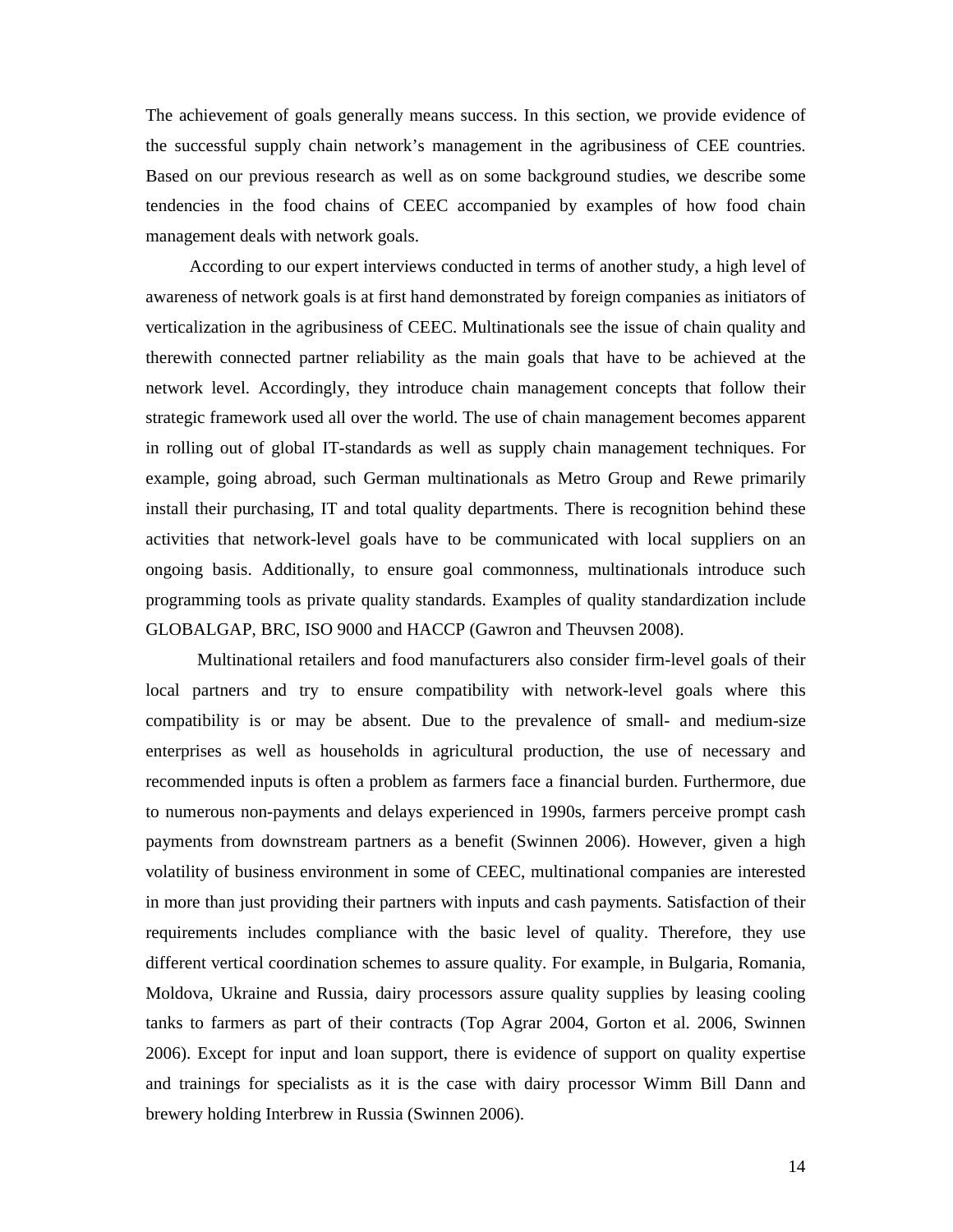Goal compatibility at the firm level is also achieved through enrollment of some informal mechanisms like identification. Foreign companies establish cooperation with local suppliers by using their general cooperativeness and reputation aspects. Local companies are very proud to work with well-known multinationals. Moreover, non-compliance with their cooperation principles may have negative reputation consequences (Swinnen 2006).

Additionally, multinational companies use coercive mechanisms like control and sanctions. Well-branded multinationals have their own quality control departments where they conduct random product quality testing. Furthermore, purchasing departments evaluate delivery quality. Suppliers' non-compliance leads to fees and sanctions. However, as one of our respondents, executive director of a successful international dairy processor, emphasized,

Sanctions are used only in the last resort, when suppliers fail to meet our requirements continually. We usually try to solve our problems jointly, by indicating and eliminating the source of noncompliance. We also teach our partners how to avoid problems. And most of our partners succeed.

Thus, acting as focal companies, well-branded retailers and food manufacturers smooth over social and organizational inconsistencies of their suppliers, promote trust among the partners, and thereby make them work to achieve the network-level goal of chain quality.

However, intensive implementation of chain management concepts is still impeded by high riskiness and unfavorable institutional environment: bank loans are unsafe, corruption is present, property rights are weakly protected, etc. On account of this, foreign companies that invest on a long-term basis are obliged to properly consider possible short-term risks. There is a conflict between long-term orientation of chain management and the need to produce high returns on investments in short terms. To solve this dilemma, foreign companies try to establish long-term relationships with their local suppliers.

### SUMMARY AND CONCLUSION

This study attempts to contribute to an understanding of goals set in interorganizational networks. Specifically, our aim was to conceptualize the goals and their role in management of the food supply chain networks. As a type of strategic networks (Gulati et al. 2000), supply chain networks manifest goal-orientation themselves and involve traditionally self-oriented participants. Consequently, one of the main points that should be addressed by the network's management is the tension between intra- and interorganizational goals. To deal with this task properly, one should gain an understanding of goals set in the supply chain network. Scanty research efforts on this issue as well as numerous collaboration failures in business practice indicate that this understanding is generally missing.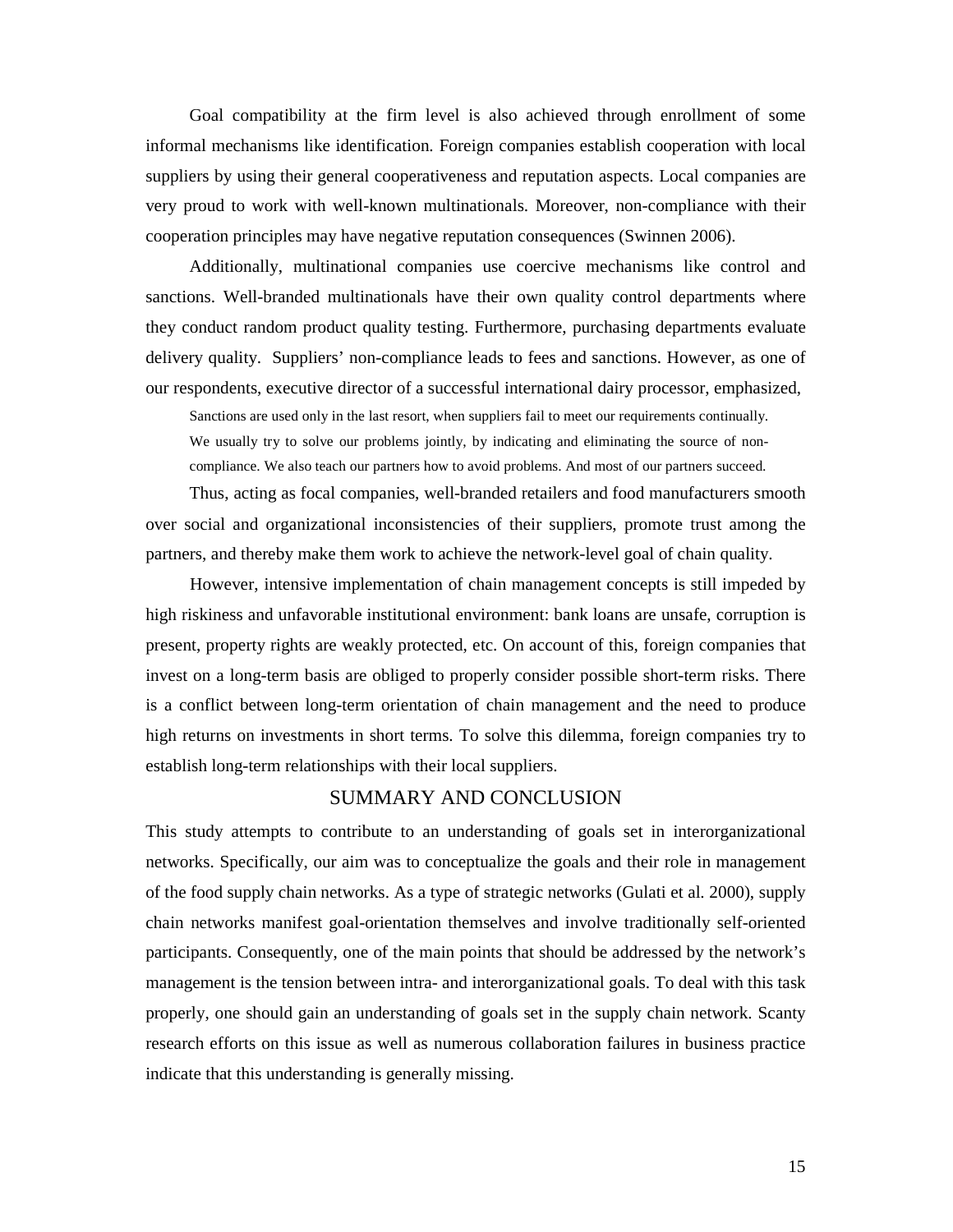This topic has to be of particular interest for the network's focal actor as it sets network-level goals and implements a corresponding strategic approach named collective strategy. In our view, the supply chain network's focal actor is a brand-owner, a food manufacturer or a food retail company, whose concern about chain quality requires maintaining of tight and long-term exchange relationships with the chain partners. To structure such relationships so that the partners simultaneously comply with the overall network's requirements and are satisfied by collaboration, the focal company has to align the interests and the actions of the involved parties. Thus, it implements partnering and supply chain management strategies (as the components of the overall collective strategy) to address the interrelationships between network-level and firm-level goals.

By providing some successful examples of the food chain management in CEEC, we were able to visualize that a thorough grasp of network goals leads to long-term and effective functioning of supply chain networks. If both, the network-level and firm-level goals are achieved to a satisfactory level, a network can be regarded as effectively performing. By ensuring goal commonness among actors and goal compatibility between the network and firm levels, the network's management paves the way for attaining of beneficial outcomes at both levels. Especial attention should be paid to management of conflicting goals since they negatively influence network effectiveness. Conflicting goals arise due to a number of factors that stem from cultural, resource and strategic differences. Only real understanding of these aspects can help organize the harmonious work of the network actors to achieve both, network-level and firm-level goals.

### REFERENCES

- Astley, W.G., Fombrun, C.J. 1983. Collective strategy: Social ecology of organizational environments. *Academy of Management Review* **8**: 576-587.
- Baum, J.A.C., Calabrese, T., Silverman, B.S. 2000. Don't go it alone: Alliance network composition and startups' performance in Canadian biotechnology. *Strategic Management Journal* **21 (3)**: 267-294.
- Boehlje, M. 1999. Structural changes in the agricultural industries: How do we measure, analyze and understand them? *American Journal of Agricultural Economics* **81 (5)** Proceedings Issue: 1028-1041.
- Bradford, K.D., Stringfellow, A., Weitz, B.A. 2004. Managing conflict to improve the effectiveness of retail networks. *Journal of Retailing* **80**: 181-195.
- Bresser, R.K.F., Harl, J.E. 1986. Collective strategy: Vice or virtue? *Academy of Management Review* **11**: 408-427.
- Brinkhoff, A., Thonemann, U.W. 2007. Perfekte Projekte in der Lieferkette. *Harvard Business Manager* **7**: 6-9.
- Brown, J.R., Day, R.L. 1981. Measures of manifest conflict in distribution channels. *Journal of Marketing Research* **18 (3)**: 263-274.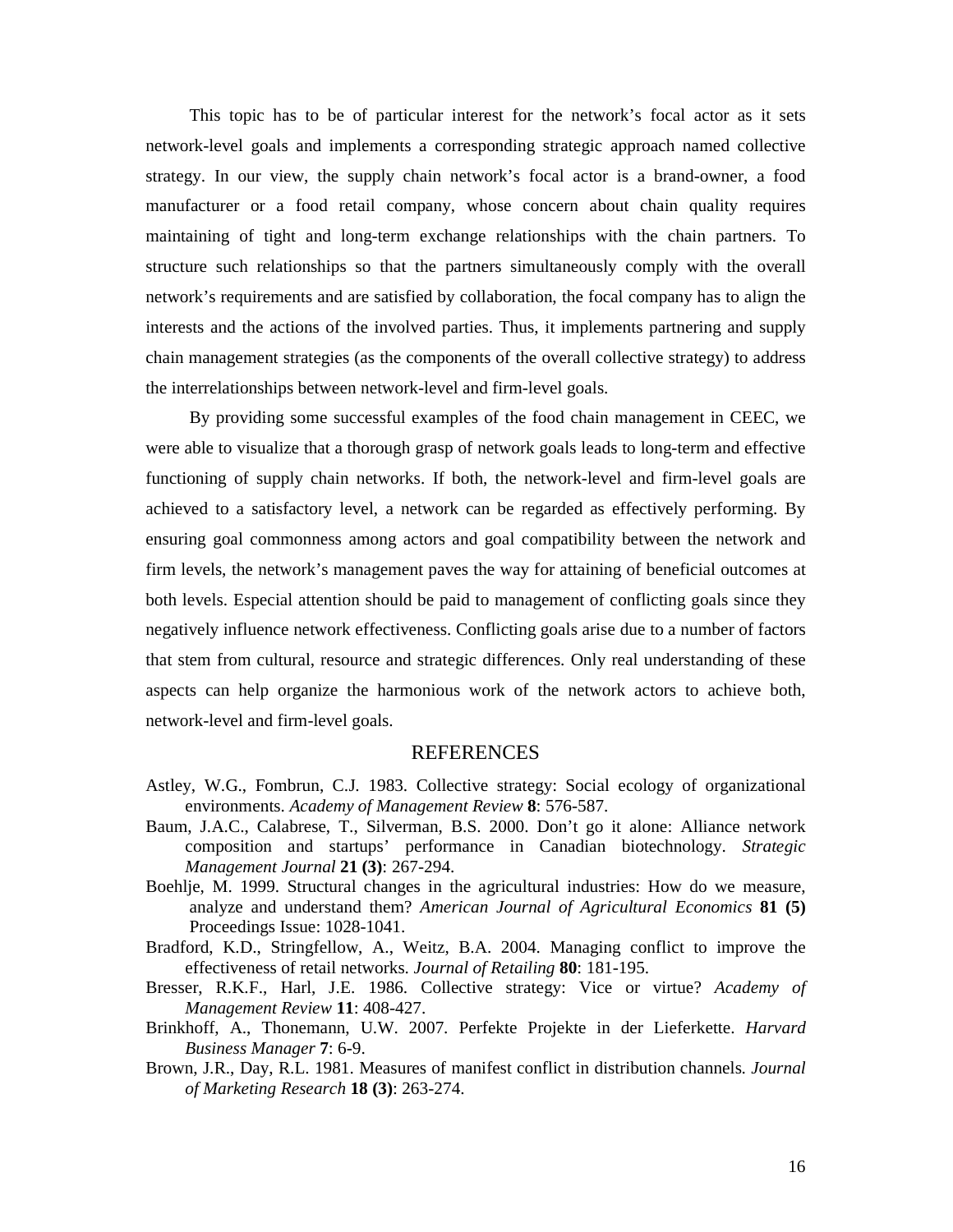- Burr, B. 1999. Koordination durch Regeln in selbstorganisierenden Unternehmensnetzwerken. *Zeitschrift für Betriebswirtschaft* **69 (10)**: 1159-1179.
- Chen, C.C., Chen, X.P., Meindl, J.R. 1998. How can cooperation be fostered? The cultural effects of individualism and collectivism. *Academy of Management Review* **23 (2)**: 285- 304.
- Contractor, N.S., Wasserman, S., Faust, K. 2006. Testing multitheoretical, multilevel hypotheses about organizational networks: An analytic framework and empirical example. *Academy of Management Review* **31 (3)**: 681-703.
- Davy, J.A., White, R.E., Merritt, N.J., Gritzmacher, K. 1992. A derivation of the underlying constructs of just-in-time management systems. *Academy of Management Journal* **35 (3)**: 653-670.
- Doz, Y.L. 1996. The evolution of cooperation in strategic alliances: Initial conditions or learning processes? *Strategic Management Journal* **17**, Special Issue: Evolutionary Perspectives on Strategy: 55-83.
- Doz, Y.L., Olk, P.M., Smith Ring, P. 2000. Formation processes of R&D consortia: Which path to take? Where does it lead? *Strategic Management Journal* **21**: 239-266.
- Duysters, G., Heimeriks, K.H., Jurriens, J.A. 2004. An integrated perspective on alliance management. *Journal on Chain and Network Science* **4**: 83-94.
- Dyer, J.H., Nobeoka, K. 2000. Creating and managing a high-performance knowledgesharing network: the Toyota case. *Strategic Management Journal* **21 (3)**: 345-367.
- Eliashberg, J., Michie, D. A. 1984. Multiple business goals sets as determinants of marketing channel conflict: An empirical study. *Journal of Marketing Research* **21 (1)**: 75-88.
- Ellram, L.M., Zsidisin, G.A., Siferd, S.P., Stanly, M.J. 2002. The impact of purchasing and supply management activities on corporate success. *The Journal of Supply Chain Management* **38 (1)**: 4-17.
- Etgar, M. 1979. Sources and types of intrachannel conflict. *Journal of Retailing* **55 (1)**: 61- 78.
- Frazier, G.L. 1983. Interorganizational exchange behavior in marketing channels: A broadened perspective. *Journal of Marketing* **47 (4)**: 68-78.
- Frazier, G.L., Summers, J.O. 1984. Interfirm influence strategies and their applications within distribution channels. *Journal of Marketing* **48 (3)**: 43−55.
- Gagalyuk, T., Hanf, J.H. 2008. Successful management of supply chain networks: What is missing, what are the goals? Paper presented at the  $8<sup>th</sup>$  International Conference on Management in AgriFood Supply Chains and Networks, Ede, The Netherlands, May 28-30, 2008.
- Gawron, J.-C., Theuvsen, L. 2008. Certification schemes in the European agrifood sector: Overview and opportunities for Central and Eastern Europe. Paper presented at IAMO Forum 2008 "Agri-Food Business: Global Challenges – Innovative Solutions", Halle (Saale), Germany, June 25-27, 2008.
- Goodman, L.E., Dion, P.A. 2001. The determinants of commitment in the distributormanufacturer relationship. *Industrial Marketing Management* **30 (3)**: 287−300.
- Gorton, M., Dumitrashko, M., White, J. 2006. Overcoming supply chain failure in the agrifood sector: A case study from Moldova. *Food Policy* **31**: 90-103.
- Gottschalg, O., Zollo, M. 2007. Interest alignment and competitive advantage. *Academy of Management Review* **32 (2)**: 418-433.
- Granovetter, M. 1985. Economic action and social structure: The problem of embeddedness. *American Journal of Sociology* **91**: 481-510.
- Gulati, R., Nohria, N., Zaheer, A. 2000. Strategic Networks. *Strategic Management Journal* **21**: 203-216.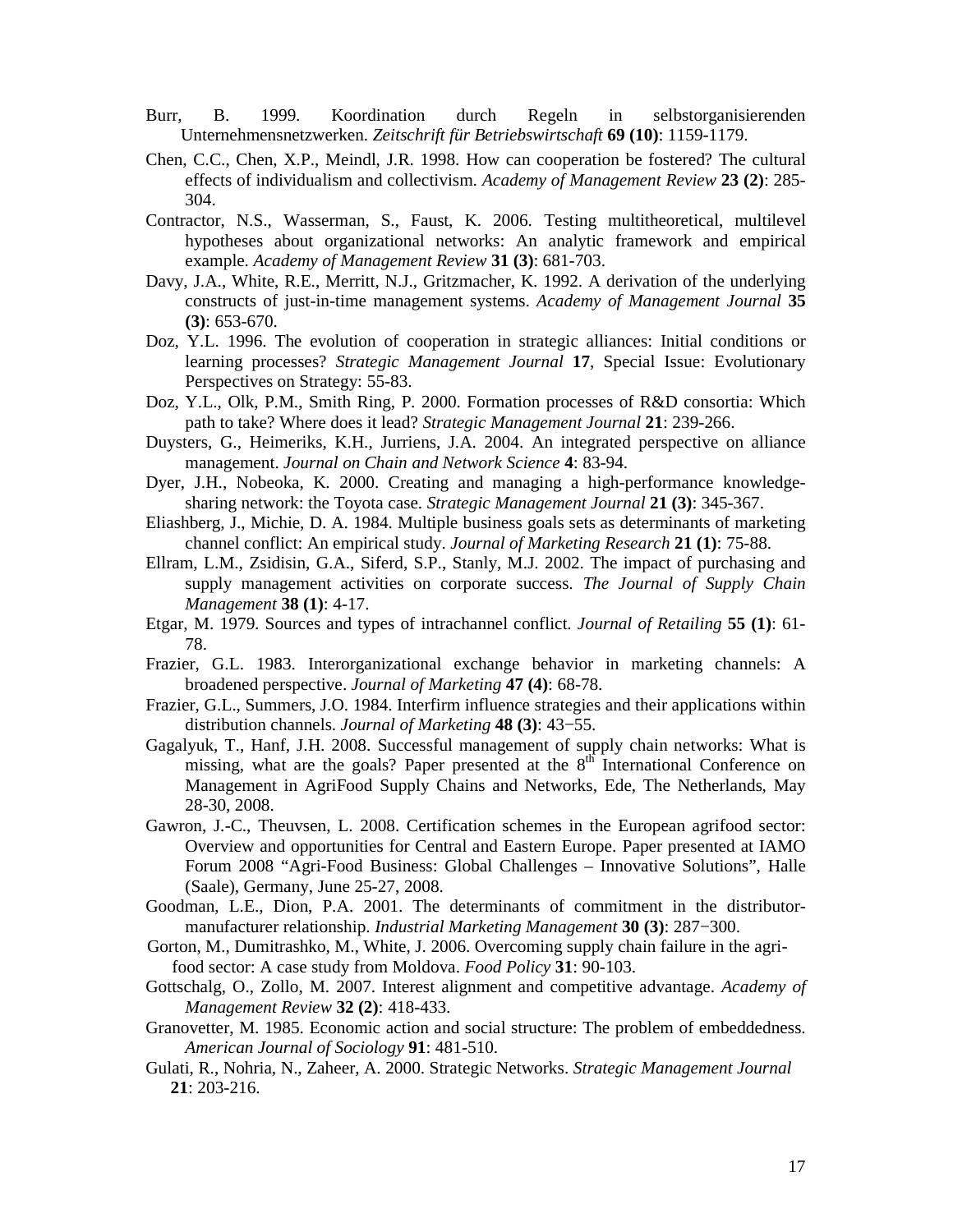- Gulati, R., Lawrence, P.R., Puranam, P. 2005. Adaptation in vertical relationships: Beyond incentive conflicts. *Strategic Management Journal* **26**: 415-440.
- Gulati, R., Sytch, M. 2007. Dependence asymmetry and joint dependence in interorganizational relationships: Effects of embeddedness on a manufacturer's performance in procurement relationships. *Administrative Science Quarterly* **52**: 32-69.
- Hanf, J., Kühl, R. 2005. Branding and its consequences for the German agribusiness. *Agribusiness: An International Journal* **21**: 177-189.
- Hanf, J.H., Dautzenberg, K. 2006. A theoretical framework of chain management. *Journal on Chain and Network Science* **6**: 79-94.
- Harland, C.M., Lamming, R.C., Zheng, J., Johnsen T.E. 2001. A Taxonomy of Supply Networks. *The Journal of Supply Chain Management* **37 (4)**: 21-27.
- Huxham, C, Vangen, S. 2005. *Managing to collaborate: The theory and practice of collaborative advantage.* London: Routledge.
- Ireland, R.D., Hitt, M.A., Vaidyanath, D. 2002. Alliance management as a source of competitive advantage. *Journal of Management* **28 (3)**: 413-446.
- Jap, S.D., Ganesan, S. 2000. Control mechanisms and the relationship life cycle: Implications for safeguarding specific investments and developing commitment. *Journal of Marketing Research* **37 (2)**: 227-245.
- Jarillo, J.C. 1988. On strategic networks. *Strategic Management Journal* **9**: 31-41.
- Kale P., Dyer J.H., Singh H. 2002. Alliance capability, stock market response, and long term alliance success: the role of the alliance function. *Strategic Management Journal* **23**: 747-767.
- Kochan, T.A., Cummings L.L., Huber, G.P. 1976. Operationalizing the concepts of Goals and goal incompatibilities in organizational behavior research. *Human Relations* **29 (6)**: 527-544.
- Kogut, B., Zander, U. 1996. What firms do. Coordination, identity and learning. *Organization Science* **7**: 502-518.
- Kumar, K., van Dissel, H.G. Sustainable collaboration: Managing conflict and cooperation in interorganizational systems. *MIS Quarterly* **20 (3)**: 279-300.
- Lazzarini, S., Chaddad, F., Cook, M. 2001. Integrating supply chain and network analysis: The study of netchains. *Journal on Chain and Network Science* **1 (1)**: 7-22.
- Leonidou, L. C. 2004. An analysis of the barriers hindering small business export development. *Journal of Small Business Management* **24(3)**: 279-302.
- Leonidou, L.C., Talias, M.A., Leonidou C.N. 2008. Exercised power as a driver of trust and commitment in cross-border industrial buyer–seller relationships. *Industrial Marketing Management* **37**: 92-103.
- Lorenzoni, G, Baden-Fuller, C. 1995. Creating a strategic center to manage a web of partners. *California Management Review* **37 (3)**: 146-163.
- Lorenzoni, G., Lipparini, A. 1999. The leveraging of interfirm relationships as a distinctive organizational capability: A longitudinal study. *Strategic Management Journal* **20 (4)**: 317-338.
- Ménard, C., Valceschini, E. 2005. New institutions for governing the agri-food industry. *European Review of Agricultural Economics* **32 (3)**: 421-440.
- Mentzer, J.T., Min, S., Zacharia, Z.G. 2000. The nature of inter-firm partnering in supply chain management. *Journal of Retailing* **76**: 549-568.
- Mohr, J., Nevin, J.R. 1990. Communication strategies in marketing channels: A theoretical perspective. *Journal of Marketing* **54(3)**: 36-51.
- Omta, A.W.F., Trienekens, J.H., Beers, G. 2001. Chain and network science: A research framework. *Journal on Chain and Network Science* **1 (1)**: 1-6.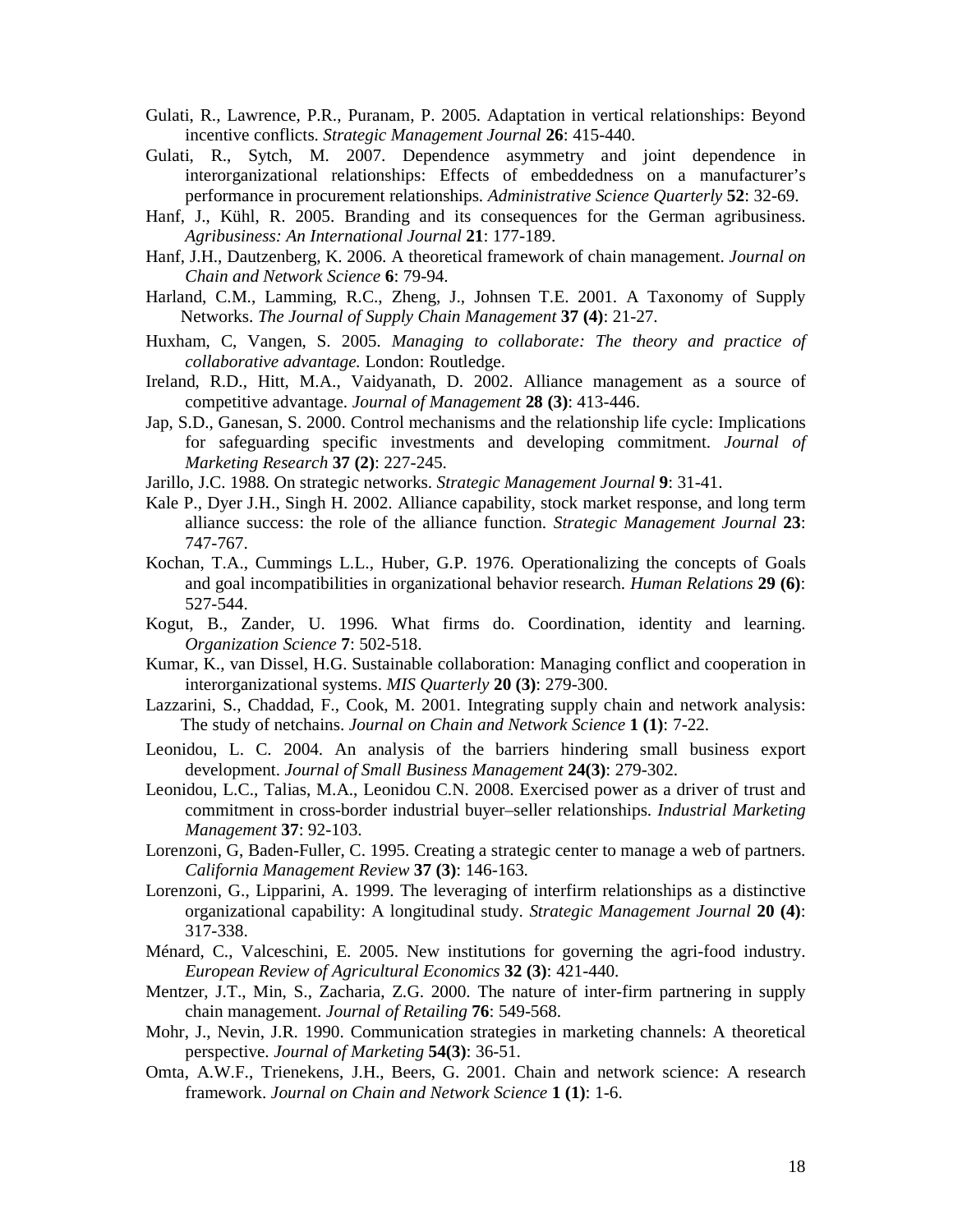- O'Toole, Jr., L.J. 1997. Treating networks seriously: Practical and research-based agendas in public administration. *Public Administration Review* **57 (1)**: 45-52.
- Park, S.H., Ungson, G.R. 1997. The effect of national culture, organizational complementarity, and economic motivation on joint venture dissolution. *The Academy of Management Journal* **40 (2)**, Special Research Forum on Alliances and Networks: 279-307.
- Park, S.H., Ungson, G.R. 2001. Interfirm rivalry and managerial complexity: A conceptual framework of alliance failure. *Organization Science* **12 (1)**: 37-53.
- Payan, J.M. 2007. A review and delineation of cooperation and coordination in marketing channels. *European Business Review* **19 (3)**: 216-233.
- Pitsis, T.S., Kornberger, M., Clegg, S. 2004. The art of managing relationships in interorganizational collaboration. *M@n@gement* **7 (3)**: 47-67.
- Porter, M.E. 1980. *Competitive advantage: Techniques for analyzing industries and competitors.* New York: The Free Press.
- Provan, K.G., Fish, A., Sydow, J. 2007. Interorganizational networks at the network level: A review of the empirical literature on whole networks. *Journal of Management* **33 (3)**: 479-516.
- Provan, K.G., Kenis, P. 2008. Modes of network governance: Structure, management, and effectiveness. *Journal of Public Administration Research and Theory* **18 (2)**: 229-252.
- Reardon, T., Henson, S., Berdegué, J. 2007. "Proactive fast tracking" diffusion of supermarkets in developing countries: Implications for market institutions and trade. *Journal of Economic Geography* **7 (4)**: 399-431.
- Sanders, N.R. 2005. IT alignment in supply chain relationships: A study of supplier benefits. *The Journal of Supply Chain Management* **41 (2)**: 4-13.
- Shepherd, C., Günter, H. 2005. Measuring supply chain performance: Current research and future directions. *International Journal of Productivity and Performance Management* **55 (3/4)**: 242-258.
- Schermerhorn, Jr., J.R. 1975. Determinants of interorganizational cooperation. *Academy of Management Journal* **18 (4)**: 846-856.
- Simatupang, T.M., Wright, A.C., Sridharan, R. 2002. The knowledge of coordination for supply chain integration. *Business Process Management Journal* **8:** 289-308.
- Simon, H., 1964. On the concept of organizational goal. *Administrative Science Quarterly* **9 (1)**: 1-22.
- Sjurts, I., 2000. *Kollektive Unternehmensstrategie. Grundfragen einer Theorie kollektiven strategischen Handelns. Habilitation.* Wiesbaden.
- Smith, K.G., Carroll, S.J., Ashford, S.J. 1995. Intra- and interorganizational cooperation: Toward a research agenda. *Academy of Management Journal* **38 (1)**: 7-23.
- Swinnen, J.F.M. 2006. *The dynamics of vertical coordination in agrifood chains in Eastern Europe and Central Asia. Implications for policy and World Bank operations.* The World Bank.
- Sydow, J., Windeler, A. 1998. Organizing and evaluating interfirm networks: A structurationist perspective on network processes and effectiveness. *Organization Science* **9 (3)**: 265-284.
- Thompson, J.D. 1967. *Organizations in Action*. New York: McGraw-Hill.
- Top Agrar. 2004. Russische Milchviehhalter bekommen neue Melktechnik. *Top Agrar*, May 6.
- Van de Ven, A.H. 1976. On the nature, formation and maintenance of relations among organizations. *Academy of Management Review* **1(4)**: 24-36.
- Wathne, K.H., Heide, J.B. 2004. Relationship governance in a supply chain network. *Journal of Marketing* **68**: 73–89